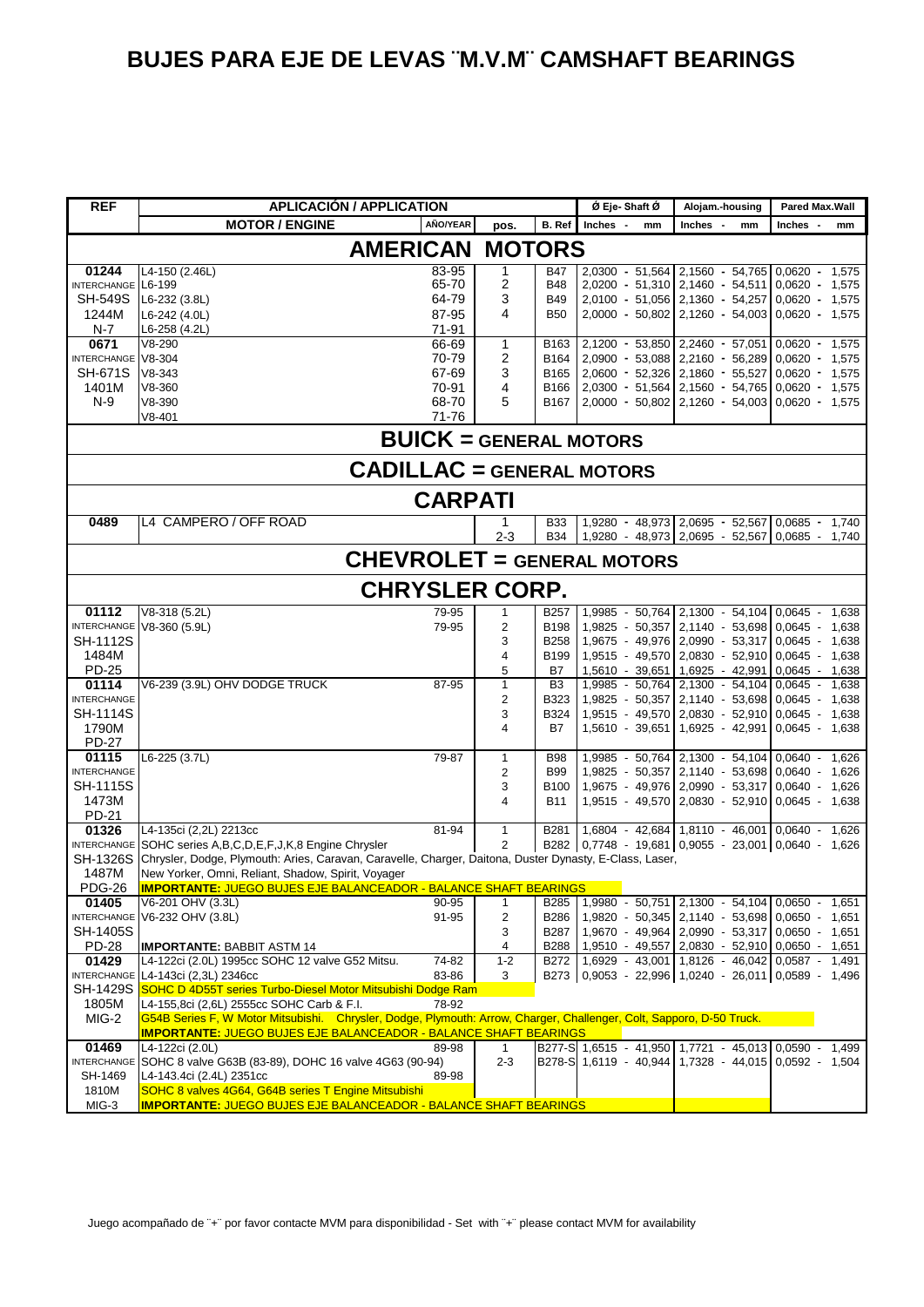| <b>REF</b>         | <b>APLICACIÓN / APPLICATION</b>                                                                             |                    |                         |                     | Ø Eje-Shaft Ø                                            | Alojam.-housing                                                                            | <b>Pared Max.Wall</b> |
|--------------------|-------------------------------------------------------------------------------------------------------------|--------------------|-------------------------|---------------------|----------------------------------------------------------|--------------------------------------------------------------------------------------------|-----------------------|
|                    | <b>MOTOR / ENGINE</b>                                                                                       | AÑO/YEAR           | pos.                    | B. Ref              | Inches -<br>mm                                           | Inches -<br>mm                                                                             | Inches -<br>mm        |
| 01469-15           | L4-122ci (2.0L)                                                                                             | 89-98              | $\mathbf{1}$            | <b>B277</b>         | 1,6525 - 41,975                                          | 1,7721 - 45,013                                                                            | 0,0590 -<br>1,499     |
|                    | INTERCHANGE SOHC 8 valve G63B (83-89), DOHC 16 valve 4G63 (90-94)                                           |                    | $2 - 3$                 | <b>B278</b>         |                                                          | $1,6129 - 40,969$ 1,7328 - 44,015 0,0592 -                                                 | 1,504                 |
| SH-1469S           | L4-143.4ci (2.4L) 2351cc                                                                                    | 89-98              |                         |                     |                                                          |                                                                                            |                       |
|                    | 1810M .015 SOHC 8 valves 4G64, G64B series T Engine Mitsubishi                                              |                    |                         |                     |                                                          |                                                                                            |                       |
|                    | MIG-3.015  IMPORTANTE: JUEGO BUJES EJE BALANCEADOR Under size ID 0,015" - Diametro interior menor en 0,015" |                    |                         |                     |                                                          |                                                                                            |                       |
| 01818              | V10-488ci (8.0L)                                                                                            | 92-02              | $\mathbf{1}$            |                     | B330 2,0910 - 53,113 2,2235 - 56,479                     |                                                                                            | $0.0650 - 1.651$      |
|                    | INTERCHANGE OHV Chrysler V-10 Model E (92-02) Model W (94-99)                                               |                    | 2                       | B331                |                                                          | 2,0750 - 52,707 2,2075 - 56,073 0,0650 -                                                   | 1,651                 |
| SH-1818S           | 250-350 Truck series                                                                                        |                    | 3                       | B332                |                                                          | $2,0590 - 52,301$ 2,1915 - 55,666 0,0650 -                                                 | 1,651                 |
| PD-30              |                                                                                                             |                    | 4                       | B333                |                                                          | $2,0430 - 51,894$ 2,1755 - 55,260 0,0650 -                                                 | 1,651                 |
|                    |                                                                                                             |                    | 5                       | B334                |                                                          | 2,0270 - 51,488 2,1595 - 54,853 0,0650 - 1,651                                             |                       |
|                    |                                                                                                             |                    | 6<br>1                  | B335<br><b>B229</b> |                                                          | 1,9170 - 48,694 2,0495 - 52,059 0,0650 - 1,651<br>2,1260 - 54,000 2,3321 - 59,235 0,1010 - |                       |
| 01981              | L6-359 CID (5.9L) OHV 24 Valves, "6,7,C"<br>INTERCHANGE L6-359 CID (5.9L) OHV 12 Valves, "8,C,D"            | 1998-09<br>1989-98 |                         |                     |                                                          |                                                                                            | 2,565                 |
| SH-1981S           | <b>Cummins Engine</b>                                                                                       |                    |                         |                     |                                                          |                                                                                            |                       |
| CU-14              | <b>DODGE Ram 2500</b>                                                                                       |                    |                         |                     |                                                          |                                                                                            |                       |
| 4207DR             | <b>NUEVA REFERENCIA</b>                                                                                     |                    |                         |                     |                                                          |                                                                                            |                       |
| 01990              | V8-345 (5.7L) OHV Chrysler (Hemi) Eng. EZA, EZB                                                             | 03-09              | 1                       | B295                |                                                          | 2,2909 - 58,191 2,4231 - 61,549 0,0650 - 1,651                                             |                       |
|                    | INTERCHANGE Series. Vin 2, D, H                                                                             |                    | $\overline{2}$          | <b>B296</b>         |                                                          | 2,2752 - 57,792 2,4073 - 61,148 0,0650 - 1,651                                             |                       |
| <b>SH-1990S</b>    | V8-370 (6.1L) OHV Chrysler (Hemi) Eng. ESF                                                                  | $05-10$            | 3                       | B297                |                                                          | 2,2594 - 57,391 2,3916 - 60,749 0,0650 - 1,651                                             |                       |
| <b>PD-31 B</b>     | Series. Vin 3, W                                                                                            |                    | 4                       | <b>B298</b>         |                                                          | 2,2437 - 56,992 2,3758 - 60,348 0,0650 - 1,651                                             |                       |
|                    | <b>NUEVA REFERENCIA</b>                                                                                     |                    | 5                       | <b>B299</b>         |                                                          | 1,7174 - 43,624 1,8499 - 46,989 0,0650 - 1,651                                             |                       |
| 01997              | V6-3,7L SOHC Chrysler Eng. Vin K                                                                            | $02 - 11$          | $\mathbf{1}$            | B159                |                                                          | 2,2047 - 56,002 2,3533 - 59,776 0,0725 - 1,842                                             |                       |
| <b>INTERCHANGE</b> |                                                                                                             |                    | $\overline{2}$          | B160                |                                                          | 1,1417 - 29,000 1,2903 - 32,775 0,0730 - 1,854                                             |                       |
|                    | SH-1997S INUEVA REFERENCIA                                                                                  |                    |                         |                     |                                                          |                                                                                            |                       |
| <b>PDG-30</b>      | <b>IMPORTANTE: JUEGO BUJES EJE BALANCEADOR - BALANCE SHAFT BEARINGS</b>                                     |                    |                         |                     |                                                          |                                                                                            |                       |
| 02191              | 8cyl 5.7L (345ci) OHV Chrysler (Hemi) Eng.                                                                  | 2009-14            | $\mathbf{1}$            | B420                | 2,4277 - 61,660 2,5793 - 65,514 0,0751 - 1,907           |                                                                                            |                       |
|                    | INTERCHANGE 8cyl 6.4L (392ci) OHV Chrysler (Hemi) Eng.                                                      | 2011-14            | $\overline{c}$          | B421                |                                                          | 2,2752 - 57,790 2,4073 - 61,145 0,0650 - 1,651                                             |                       |
| SH-2191S           |                                                                                                             |                    | 3                       | B422                |                                                          | 2,2595 - 57,390 2,3916 - 60,858 0,0650 - 1,651                                             |                       |
| PD-41              |                                                                                                             |                    | 4                       | B423                |                                                          | 2,2437 - 56,980 2,3758 - 60,345 0,0650 - 1,651                                             |                       |
|                    | <b>NUEVA REFERENCIA</b>                                                                                     |                    | 5                       | B424                |                                                          | 1,7174 - 43,622 1,8499 - 46.987                                                            | $0,0650 - 1,651$      |
| 023                | L6-201                                                                                                      | 32-33              | $\mathbf{1}$            | B74                 |                                                          | 1,9985 - 50,764 2,1295 - 54,091                                                            | $0.0645 - 1.638$      |
| INTERCHANGE L6-218 |                                                                                                             | 34-54              | $\overline{2}$          | <b>B75</b>          |                                                          | 1,9675 - 49,976 2,0990 - 53,317                                                            | $0,0650 -$<br>1,651   |
| <b>SH-23S</b>      | L6-228                                                                                                      | 54                 | 3                       | <b>B76</b>          |                                                          | $1,9355 - 49,164$ 2,0675 - 52,517 0,0650 -                                                 | 1,651                 |
| 1010M              | L6-230 MANUAL AND AUTOMATIC TRANSMISION                                                                     | 59-60              |                         |                     |                                                          |                                                                                            |                       |
| PD-1               | $L6-230$                                                                                                    | 34-58              |                         |                     |                                                          |                                                                                            |                       |
| 0325               | $V8-273$                                                                                                    | 64-69              | $\mathbf{1}$            | B <sub>3</sub>      |                                                          | 1,9985 - 50,764 2,1300 - 54,104 0,0645 - 1,638                                             |                       |
|                    | INTERCHANGE V8-277, 301, 303                                                                                | 56-57              | $\overline{2}$          | <b>B4</b>           |                                                          | 1,9825 - 50,357 2,1140 - 53,698 0,0645 -                                                   | 1,638                 |
| <b>SH-875S</b>     | $V8-313$                                                                                                    | 57-58              | 3                       | B <sub>5</sub>      |                                                          | 1,9675 - 49,976 2,0990 - 53,317 0,0645 - 1,638                                             |                       |
| 1451M              | V8-318 (5.2L)                                                                                               | 57-78              | $\overline{4}$          | B <sub>6</sub>      |                                                          | 1,9515 - 49,570 2,0830 - 52,910 0,0645 -                                                   | 1,638                 |
| PD-16              | V8-326                                                                                                      | 59                 | 5                       | <b>B7</b>           |                                                          | $1,5610 - 39,651$ 1,6925 - 42,991 0,0645 -                                                 | 1,638                 |
|                    | $V8 - 340$                                                                                                  | 68-73              |                         |                     |                                                          |                                                                                            |                       |
| 0402               | V8-360 (5.9L)<br>V8-350, 361 (58-77), 361,1 (66-67), 383                                                    | 71-78<br>58-77     | $\mathbf{1}$            | <b>B12</b>          |                                                          | 1,9985 - 50,764 2,1300 - 54,104 0,0645 - 1,638                                             |                       |
|                    | INTERCHANGE V8-400 (6.6L)                                                                                   | 72-80              | 2                       | B <sub>9</sub>      |                                                          | 1,9825 - 50,357 2,1140 - 53,698 0,0645 -                                                   | 1,638                 |
| <b>SH-876S</b>     | $V8 - 404$                                                                                                  | 66-67              | 3                       | B13                 |                                                          | 1,9675 - 49,976 2,0990 - 53,317 0,0645 - 1,638                                             |                       |
| 1453M              | V8-413, HT 413                                                                                              | 59-77              | 4                       |                     | B14   1,9515 - 49,570   2,0830 - 52,910   0,0645 - 1,638 |                                                                                            |                       |
| <b>PD-17</b>       | V8-426 EXCEPT HEMI                                                                                          | 63-65              | 5                       | B15                 |                                                          | 1,7485 - 44,414 1,8800 - 47,754 0,0645 - 1,638                                             |                       |
|                    | V8-440 (7.2L) (66-80), 440-3 (7.2L) (72-80)                                                                 | 66-80              |                         |                     |                                                          |                                                                                            |                       |
| 0423               | L6-170                                                                                                      | 60-71              | $\mathbf{1}$            | B8                  |                                                          | 1,9985 - 50,764 2,1300 - 54,104 0,0645 - 1,638                                             |                       |
| <b>INTERCHANGE</b> | L6-198                                                                                                      | 69-76              | $\overline{2}$          | B <sub>9</sub>      |                                                          | 1,9825 - 50,357 2,1140 - 53,698 0,0645 - 1,638                                             |                       |
| SH-874S            | L6-225                                                                                                      | 60-78              | 3                       | <b>B10</b>          |                                                          | 1,9675 - 49,976 2,0990 - 53,317 0,0645 - 1,638                                             |                       |
| 1454M              |                                                                                                             |                    | $\overline{4}$          | B11                 |                                                          | 1,9515 - 49,570 2,0830 - 52,910 0,0645 - 1,638                                             |                       |
| PD-18              |                                                                                                             |                    |                         |                     |                                                          |                                                                                            |                       |
| 0508               | L4-1.5 CRICKET                                                                                              | $71 - 73$          | $\mathbf{1}$            | <b>B35</b>          |                                                          | 1,9355 - 49,164 2,0660 - 52,478 0,0640 - 1,626                                             |                       |
| <b>INTERCHANGE</b> |                                                                                                             |                    | $\overline{\mathbf{c}}$ | <b>B36</b>          |                                                          | 1,7475 - 44,388 1,8790 - 47,728 0,0642 - 1,631                                             |                       |
| SH-1311S           |                                                                                                             |                    | 3                       | <b>B37</b>          |                                                          | 1,5605 - 39,638 1,6920 - 42,978 0,0640 - 1,626                                             |                       |
| 1425M              |                                                                                                             |                    |                         |                     |                                                          |                                                                                            |                       |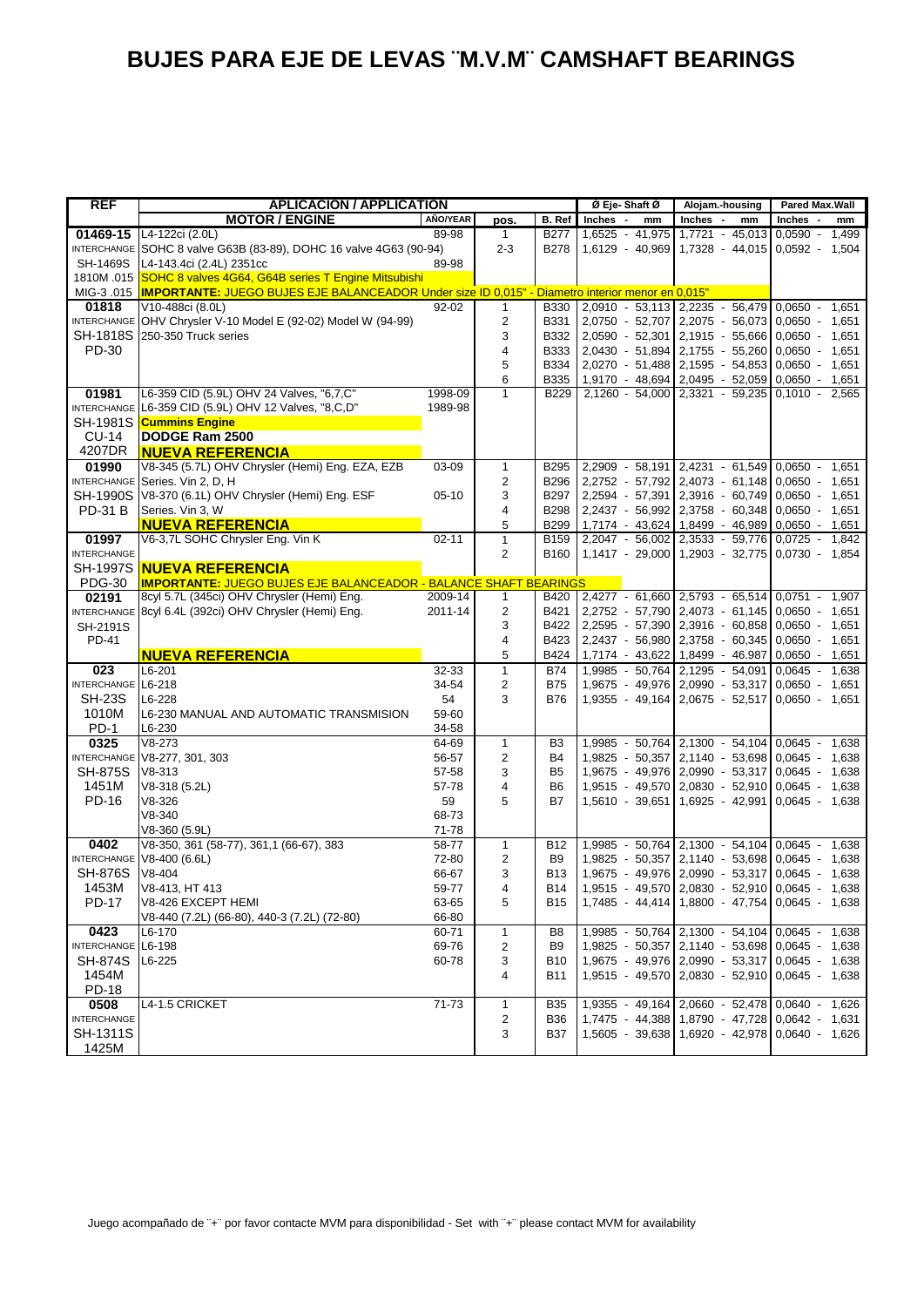| <b>REF</b>                                                 | <b>APLICACIÓN / APPLICATION</b>                                                                                                                                           |                                  |                                |                                                     | Ø Eje- Shaft Ø                                      | Alojam.-housing                                                                                                                                    | <b>Pared Max.Wall</b>                   |  |  |
|------------------------------------------------------------|---------------------------------------------------------------------------------------------------------------------------------------------------------------------------|----------------------------------|--------------------------------|-----------------------------------------------------|-----------------------------------------------------|----------------------------------------------------------------------------------------------------------------------------------------------------|-----------------------------------------|--|--|
|                                                            | <b>MOTOR / ENGINE</b>                                                                                                                                                     | AÑO/YEAR                         | pos.                           | B. Ref                                              | <b>Inches</b><br>mm                                 | Inches -<br>mm                                                                                                                                     | Inches -<br>mm                          |  |  |
|                                                            |                                                                                                                                                                           | <b>CUMMINS</b>                   |                                |                                                     |                                                     |                                                                                                                                                    |                                         |  |  |
| 01404<br>4206DR<br>CU-12                                   | L6-359ci (5,9L)<br>INTERCHANGE B, 6B, 6BT Series Cummins Diesel & Turbo-<br>SH-1404S Diesel. Dodge trucks. Power RAM Ram, 250, 350<br>4BT Motor Cummins en Ford cargo 815 | 89-17                            | 1                              | <b>B150</b>                                         | 2,1270                                              | 54,028 2,2535 - 57,241 0,0620 - 1,575                                                                                                              |                                         |  |  |
| 01981                                                      | L6-359 CID (5.9L) OHV 24 Valves, "6,7,C"<br>INTERCHANGE L6-359 CID (5.9L) OHV 12 Valves, "8,C,D"<br>SH-1981S Cummins Engine                                               | 1998-09<br>1989-98               | $\mathbf{1}$                   | <b>B229</b>                                         |                                                     | 2.1260 - 54.000 2.3321 - 59.235 0.1010 - 2.565                                                                                                     |                                         |  |  |
| <b>CU-14</b>                                               | DODGE Ram 2500                                                                                                                                                            |                                  |                                |                                                     |                                                     |                                                                                                                                                    |                                         |  |  |
| 4207DR                                                     | <b>NUEVA REFERENCIA</b>                                                                                                                                                   |                                  |                                |                                                     |                                                     |                                                                                                                                                    |                                         |  |  |
|                                                            |                                                                                                                                                                           | $DATSUM = NISSAN$                |                                |                                                     |                                                     |                                                                                                                                                    |                                         |  |  |
| <b>DODGE = CHRYSLER CORP.</b>                              |                                                                                                                                                                           |                                  |                                |                                                     |                                                     |                                                                                                                                                    |                                         |  |  |
|                                                            |                                                                                                                                                                           | <b>FIAT</b>                      |                                |                                                     |                                                     |                                                                                                                                                    |                                         |  |  |
| $+0583$<br><b>SH-583S</b>                                  | L4-1295 CC 116/116C<br>INTERCHANGE L4-1481 CC 115/115C                                                                                                                    | 61-67<br>61-76                   | 2<br>$\mathbf{1}$              | B108<br><b>B109</b>                                 |                                                     | 1.8210 - 46.255 1.9420 - 49.329<br>1,8770 - 47,678 2,0050 - 50,929 0,0635 - 1,613                                                                  | $0,0598 - 1,519$                        |  |  |
| 06710                                                      | L4-FIAT 1.3 PALIO, SIENA<br><b>IMPORTANTE: JUEGO BUJES EJE BALANCEADOR - BALANCE SHAFT BEARINGS</b>                                                                       |                                  | $\mathbf{1}$<br>$\overline{2}$ | <b>B156</b>                                         | B157 1,5135 - 38,444 1,6330 - 41,480                | 1,4535 - 36,920 1,5730 - 39,956                                                                                                                    | $0.0585 -$<br>1,486<br>$0.0585 - 1.486$ |  |  |
| $+0673$                                                    | 673 DIESEL                                                                                                                                                                |                                  | 1<br>2<br>$3 - 4 - 5 - 6 - 7$  | B <sub>105</sub><br>B <sub>106</sub><br><b>B107</b> |                                                     | 1,8100 - 45,976 1,9305 - 49,037<br>1.8100 - 45.976 1.9305 - 49.037<br>1,8100 - 45,976 1,9305 - 49,037 0,0590 - 1,499                               | $0.0590 - 1.499$<br>$0.0590 - 1.499$    |  |  |
| 06809                                                      | <b>L4-FIAT 147</b>                                                                                                                                                        |                                  | 1<br>2                         | B <sub>151</sub><br><b>B152</b>                     | $1,5150 - 38,483$ 1,6330 - 41,480 0,0595 - 1,511    | $1,4550 - 36,958$ 1,5730 - 39,956 0,0595 -                                                                                                         | 1.511                                   |  |  |
|                                                            | <b>IMPORTANTE: JUEGO BUJES EJE BALANCEADOR - BALANCE SHAFT BEARINGS</b>                                                                                                   |                                  |                                |                                                     |                                                     |                                                                                                                                                    |                                         |  |  |
| 0694<br><b>INTERCHANGE</b><br>SHS/3-694S                   | L4-124/238                                                                                                                                                                | 66-80                            | $\mathbf{1}$<br>2<br>3         | B263<br>B264<br>B265                                |                                                     | 1,8914 - 48,043 2,0132 - 51,137<br>1,7262 - 43,847 1,8478 - 46,936 0,0598 - 1,519<br>1,4522 - 36,887 1,5739 - 39,979                               | $0.0598 - 1.519$<br>$0,0598 - 1,519$    |  |  |
| 0698<br><b>INTERCHANGE</b>                                 | L4-131/132 REGATA TYPE D                                                                                                                                                  | 74-86                            | 1<br>$\overline{2}$            | B <sub>263</sub><br><b>B266</b>                     |                                                     | 1,8914 - 48,043 2,0132 - 51,137<br>1,7270 - 43,868 1,8478 - 46,936 0,0594 - 1,509                                                                  | $0.0598 - 1.519$                        |  |  |
| SHS/3-98S                                                  |                                                                                                                                                                           |                                  |                                | <b>B265</b>                                         |                                                     | 1,4522 - 36,887 1,5739 - 39,979 0,0598 - 1,519                                                                                                     |                                         |  |  |
|                                                            |                                                                                                                                                                           | <b>FORD CO.</b>                  |                                |                                                     |                                                     |                                                                                                                                                    |                                         |  |  |
| 01095                                                      | L4-122 (2.0L) OHC                                                                                                                                                         | 83-88                            | 1                              | <b>B72</b>                                          |                                                     | 1.6526 - 41.978 1.7974 - 45.656 0.0712 - 1.809                                                                                                     |                                         |  |  |
| 1460M                                                      | INTERCHANGE L4-140 (2.3L) OHC<br>SH-1095S L4-140 TURBO (2.3L) OHC<br><b>NUEVA REFERENCIA</b>                                                                              | 74-94<br>79-90                   | $\overline{2}$                 | <b>B73</b>                                          |                                                     | 1,6526 - 41,978 1,7778 - 45,158 0,0613 - 1,557                                                                                                     |                                         |  |  |
| FG-34                                                      | <b>IMPORTANTE: JUEGO BUJES EJE BALANCEADOR - BALANCE SHAFT BEARINGS</b>                                                                                                   |                                  |                                |                                                     |                                                     |                                                                                                                                                    |                                         |  |  |
| 01111A<br>SH-1111S V8-429<br>1414M                         | V8-370 (6.1L)<br>INTERCHANGE V8-429 (7.0L)<br>V8-460 (7.5L)                                                                                                               | 79-95<br>79-95<br>68-73<br>68-95 | $1 - 2 - 3 - 4 - 5$            |                                                     | B90A 2,1243 - 53,959 2,2500 - 57,152 0,0620 - 1,575 |                                                                                                                                                    |                                         |  |  |
| $F-30$                                                     | B90A CON AGUJERO DE LUBRICACION REDONDO DE 4mm DE DIAMETRO - B90A WITH ROUND OIL HOLE OF 4mm OF DIAMETER                                                                  |                                  |                                |                                                     |                                                     |                                                                                                                                                    |                                         |  |  |
| 01197<br><b>INTERCHANGE</b><br>SH-1197S<br>1493M<br>$F-45$ | V6-232 (3.8L)                                                                                                                                                             | 82-87                            | $1 - 4$<br>$2 - 3$             | B <sub>104</sub>                                    | B103 2,0510 - 52,097 2,1920 - 55,679 0,0694 - 1,763 | 2,0510 - 52,097 2,1770 - 55,298 0,0619 - 1,572                                                                                                     |                                         |  |  |
| 01251<br><b>SH-1251S</b><br>1494M<br>$F-46$                | L4-140 HSC (2.3L) OHV<br>INTERCHANGE L4-153 HSC (2.5L) OHV                                                                                                                | 84-94<br>86-91                   | $\mathbf{1}$<br>$2 - 3$<br>4   | <b>B319</b><br><b>B320</b><br>B321                  |                                                     | 2,0079 - 51,003 2,2047 - 56,002 0,0978 - 2,484<br>2,0079 - 51,003 2,1890 - 55,603 0,0894 - 2,271<br>2,0079 - 51,003 2,2047 - 56,002 0,0973 - 2,472 |                                         |  |  |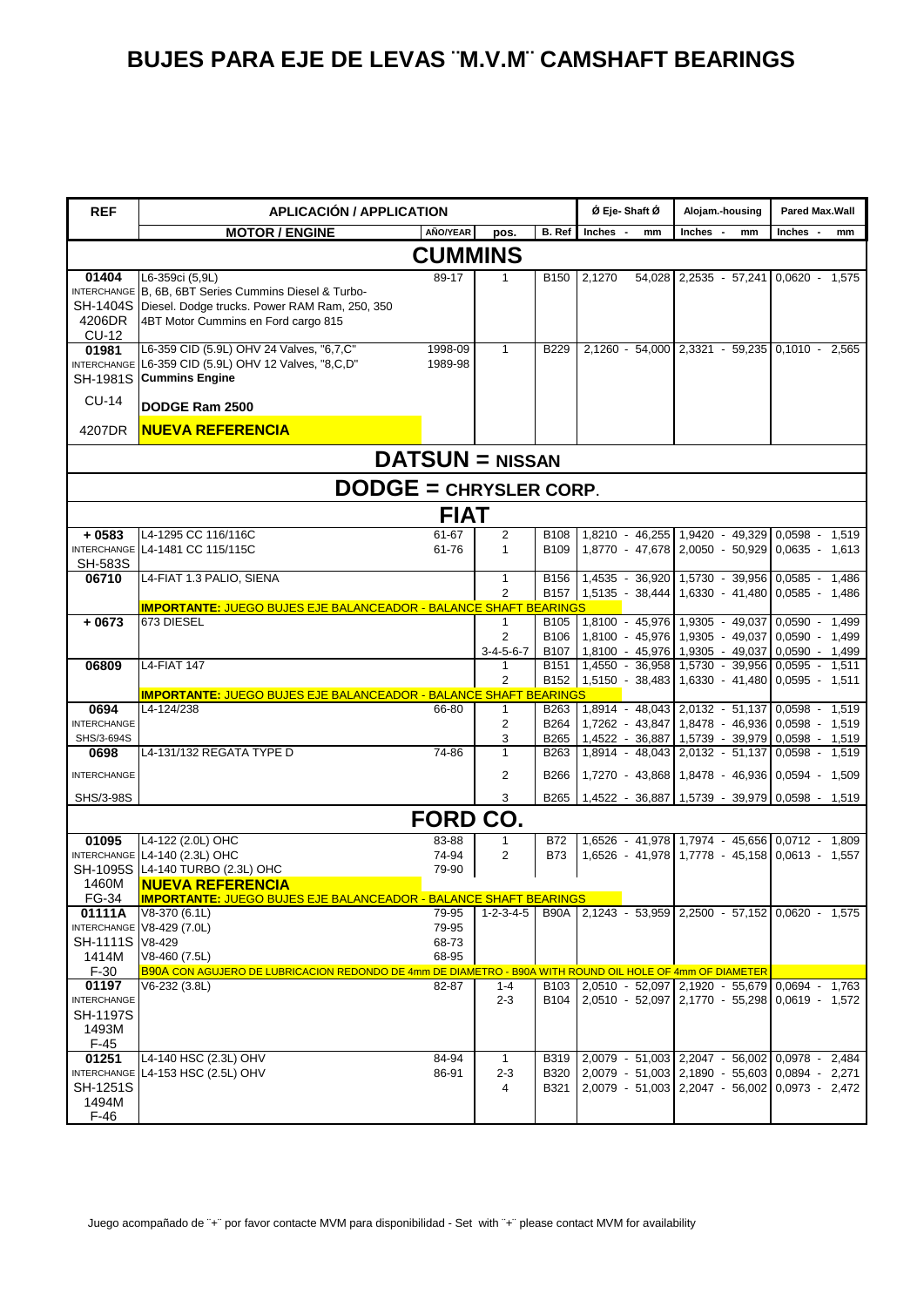| <b>REF</b>                   | <b>APLICACIÓN / APPLICATION</b>                                                                             |                |                                 |                          | Ø Eje-Shaft Ø                                                                                         | Alojam.-housing                                                                                  | <b>Pared Max.Wall</b> |
|------------------------------|-------------------------------------------------------------------------------------------------------------|----------------|---------------------------------|--------------------------|-------------------------------------------------------------------------------------------------------|--------------------------------------------------------------------------------------------------|-----------------------|
|                              | <b>MOTOR / ENGINE</b>                                                                                       | AÑO/YEAR       | pos.                            | B. Ref                   | Inches<br>mm                                                                                          | Inches<br>mm                                                                                     | Inches<br>mm          |
|                              |                                                                                                             |                | FORD CO. (cont.)                |                          |                                                                                                       |                                                                                                  |                       |
| 01334                        | V6-183 (3.0L OHV)                                                                                           | 86-95          | 1                               |                          | B325 2,0079 - 51,003 2,1536 - 54,704 0,0719 - 1,826                                                   |                                                                                                  |                       |
| <b>INTERCHANGE</b>           |                                                                                                             |                | $2 - 3$                         | B326                     |                                                                                                       | 2.0079 - 51.003 2.1339 - 54.203 0.0620 -                                                         | 1,575                 |
| SH-1334S                     |                                                                                                             |                | 4                               | <b>B327</b>              |                                                                                                       | $2,0079 - 51,003$ $2,1536 - 54,704$ 0.0719 -                                                     | 1,826                 |
| 1777M                        |                                                                                                             |                |                                 |                          |                                                                                                       |                                                                                                  |                       |
| $F-48$<br>01429              | IMPORTANTE: EXCEPTO MOTORES SHO Y MOTOR VILLAGE - EXCEPT SHO AND VILLAGE ENGINES<br>L4-143ci (2.3L) 2346cc  | 85-87          | $1 - 2$                         | B272                     |                                                                                                       | 1,6927 - 42,996 1,8126 - 46,042 0,0587 -                                                         | 1,491                 |
| <b>INTERCHANGE</b>           | SOHC Ford-Mitsubishi Turbo Diesel E series                                                                  |                | 3                               | B273                     |                                                                                                       | $0.9037 - 22.955$ 1.0240 - 26.011 0.0589 - 1.496                                                 |                       |
| <b>SH-1429S</b>              | Ford Bronco II, Ranger                                                                                      |                |                                 |                          |                                                                                                       |                                                                                                  |                       |
| 1805M                        |                                                                                                             |                |                                 |                          |                                                                                                       |                                                                                                  |                       |
| MIG-2                        |                                                                                                             |                |                                 |                          |                                                                                                       |                                                                                                  |                       |
| 01441                        | V6-244 (4.0L) Motor Vin X, Explorer                                                                         | 90-96          | $\mathbf{1}$                    | <b>B259</b>              |                                                                                                       | 1,9515 - 49,570 2,0776 - 52,773 0,0620 - 1,575                                                   |                       |
|                              | INTERCHANGE IMPORTANTE: BABBIT ASTM 14                                                                      |                | $\overline{2}$                  | <b>B260</b>              |                                                                                                       | 1,9375 - 49,214 2,0626 - 52,392 0,0616 -                                                         | 1,565                 |
| <b>SH-1441S</b><br>F-50A     | <b>IMPORTANTE: JUEGO CON CONTROL ESPECIAL DE</b><br>LUBRICACIÓN - SPECIAL OIL CONTROL SET                   |                | 3<br>4                          | B261<br>B262             |                                                                                                       | 1,9225 - 48,833 2,0476 - 52,011 0,0616 - 1,565<br>1,9075 - 48,452 2,0327 - 51,633 0,0616 - 1,565 |                       |
| 01447                        | V6-232 (3.8L)                                                                                               | 88-95          | $1 - 4$                         | <b>B250</b>              |                                                                                                       | 2,0510 - 52,097 2,1915 - 55,666 0,0694 - 1,763                                                   |                       |
|                              | INTERCHANGE V6-232 (3.8L) SUPERCHARGER                                                                      | 89-95          | $2 - 3$                         | B <sub>251</sub>         |                                                                                                       | 2,0510 - 52,097 2,1761 - 55,275 0,0619 - 1,572                                                   |                       |
| <b>SH-1447S</b>              | V6-256 (4.2L) OHV FORD SERIES 2 ENGINE                                                                      | 97-99          |                                 |                          |                                                                                                       |                                                                                                  |                       |
| 1824M                        | Ford Truck E150, F150                                                                                       |                |                                 |                          |                                                                                                       |                                                                                                  |                       |
| $F-52$                       |                                                                                                             |                |                                 |                          |                                                                                                       |                                                                                                  |                       |
| 01495                        | V6-171 (2.8L)                                                                                               | 83-86          | $\mathbf{1}$                    | B189                     |                                                                                                       | 1,7288 - 43,913 1,8521 - 47,045 0,0606 -                                                         | 1,539                 |
| <b>INTERCHANGE</b>           |                                                                                                             |                | $\overline{c}$<br>3             | B190                     |                                                                                                       | 1,7139 - 43,535 1,8371 - 46,664<br>1,6989 - 43,154 1,8221 - 46,283 0,0606 - 1,539                | $0,0606 -$<br>1,539   |
| SH-1390S<br>1495M            |                                                                                                             |                | $\overline{4}$                  | B191<br>B <sub>192</sub> |                                                                                                       | 1,6839 - 42,773 1,8072 - 45,905 0,0606 - 1,539                                                   |                       |
| $F-47$                       |                                                                                                             |                |                                 |                          |                                                                                                       |                                                                                                  |                       |
| 01495A                       | V6-171 (2.8L)                                                                                               | 83-86          | $\mathbf{1}$                    | <b>B189A</b>             | 1,7288 - 43,913 1,8521 - 47,045                                                                       |                                                                                                  | 0,0606<br>1,539       |
|                              | INTERCHANGE V6-179 (2.9L)                                                                                   | 86-92          | $\overline{2}$                  |                          | B190A 1,7139 - 43,535 1,8371 - 46,664 0,0606 -                                                        |                                                                                                  | 1,539                 |
| <b>F-47B</b>                 | <b>IMPORTANTE: BABBIT ASTM 14</b>                                                                           |                | 3                               | <b>B191A</b>             |                                                                                                       | 1,6989 - 43,154 1,8221 - 46,283 0,0606 -                                                         | 1,539                 |
|                              | <b>IMPORTANTE: JUEGO CON CONTROL ESPECIAL DE</b>                                                            |                | 4                               |                          | B192A 1,6839 - 42,773 1,8072 - 45,905 0,0606 -                                                        |                                                                                                  | 1,539                 |
|                              | LUBRICACIÓN - SPECIAL OIL CONTROL SET                                                                       |                |                                 |                          |                                                                                                       |                                                                                                  |                       |
| 01526<br><b>INTERCHANGE</b>  | V6-232 (3.8L)<br>V6-232 (3.8L) SUPERCHARGER                                                                 | 82-95<br>89-95 | $1 - 2$                         | <b>B284</b>              |                                                                                                       | 2,0510 - 52,097 2,1920 - 55,679 0,0689 -                                                         | 1,750                 |
| <b>SH-1526S</b>              | V6-256 (4.2L) OHV FORD SERIES 2 ENGINE                                                                      | 97-99          |                                 |                          |                                                                                                       |                                                                                                  |                       |
| FG-51                        | Ford Truck E150, F150                                                                                       |                |                                 |                          |                                                                                                       |                                                                                                  |                       |
| 1807M                        | <b>IMPORTANTE: JUEGO BUJES EJE BALANCEADOR - BALANCE SHAFT BEARINGS</b>                                     |                |                                 |                          |                                                                                                       |                                                                                                  |                       |
| 01996                        | V8-365 CID (6.0L) OHV 32 Valves VIN: P                                                                      | 2003-10        | $1 - 5$                         |                          | B-193 2,4414                                                                                          | 62,012 2,5984 - 66.000 0,0778 - 1,976                                                            |                       |
| <b>INTERCHANGE</b>           | V8-391 CID (6.4L) OHR 32 Valves VIN: R                                                                      | 2008-10        |                                 |                          |                                                                                                       |                                                                                                  |                       |
| <b>SH-1996S</b><br>$IN-21$   |                                                                                                             |                |                                 |                          |                                                                                                       |                                                                                                  |                       |
| 01977                        | <b>NUEVA REFERENCIA</b><br>V6-4.0L 4015cc SOHC Ford V6 Motor Serie E                                        | 97-01          | $\mathbf{1}$                    | <b>B389</b>              | 1.7277                                                                                                | 43,885 1,8522 - 47,048 0,0610 - 1,549                                                            |                       |
|                              | INTERCHANGE Ford Explorer, Mercury Mountaineer                                                              |                | $\overline{2}$                  |                          | B390 1,6827                                                                                           | 42.742 1.8072 - 45.905 0.0610 -                                                                  | 1,549                 |
| FG-53                        | <b>IMPORTANTE: JUEGO BUJES EJE BALANCEADOR - BALANCE SHAFT BEARINGS</b>                                     |                |                                 |                          |                                                                                                       |                                                                                                  |                       |
| 02567                        | L6-240 (3.9L)<br>65                                                                                         | $-5/14/85$     | $1 - 2 - 3 - 4$                 |                          | B283 2.0175 - 51.247 2.1445 - 54.472 0.0624 - 1.585                                                   |                                                                                                  |                       |
|                              | INTERCHANGE L6-300 (4.9L)<br>65                                                                             | $-5/14/85$     |                                 | $\blacksquare$           |                                                                                                       |                                                                                                  |                       |
| F-23B                        | <b>IMPORTANTE: JUEGO CON CONTROL ESPECIAL DE LUBRICACION - SPECIAL OIL CONTROL SET</b>                      |                |                                 |                          |                                                                                                       |                                                                                                  |                       |
| 02567A<br><b>INTERCHANGE</b> | L6-300 (4.9L)<br>5/15                                                                                       | /85-94         | $1 - 4$<br>$2 - 3$              |                          | B283A 2,0175 - 51,247 2,1590 - 54,841 0,0695 -<br>B283 2,0175 - 51,247 2,1445 - 54,472 0,0624 - 1,585 |                                                                                                  | 1,765                 |
| $F-49B$                      | <b>IMPORTANTE: JUEGO CON CONTROL ESPECIAL DE LUBRICACION - SPECIAL OIL CONTROL SET</b>                      |                |                                 |                          |                                                                                                       |                                                                                                  |                       |
| 0510                         | $\sqrt{8} - 221, 260$                                                                                       | 62-65          | $\mathbf{1}$                    | B84                      | 2,0810 - 52,859 2,2040 - 55,984                                                                       |                                                                                                  | $0,0604 -$<br>1,534   |
|                              | INTERCHANGE V8-255 (4.2L)                                                                                   | 80-82          | $\overline{\mathbf{c}}$         | <b>B85</b>               |                                                                                                       | 2,0660 - 52,478 2,1890 - 55,603 0,0604 -                                                         | 1,534                 |
| <b>SH-510S</b>               | V8-289 K, 289 W/2V, 289 W/4V                                                                                | 63-68          | 3                               | <b>B86</b>               |                                                                                                       | 2,0510 - 52,097 2,1740 - 55,222 0,0604 -                                                         | 1,534                 |
| 1204M                        | V8-302 (5.0L), 302 HO (5.0L) (82-95)                                                                        | 68-95          | 4                               | B87                      |                                                                                                       | 2,0360 - 51,716 2,1590 - 54,841 0,0604 - 1,534                                                   |                       |
| $F-18$                       | V8-351-351W (5.8L) FORD E100-350, F100-350                                                                  | 69-95          | 5                               | <b>B88</b>               |                                                                                                       | 2,0210 - 51,335 2,1440 - 54,460 0,0604 - 1,534                                                   |                       |
| 0559<br><b>INTERCHANGE</b>   | V8-239 OHV<br>V8-256                                                                                        | 55-64<br>54-55 | $\mathbf{1}$<br>$2 - 3 - 4 - 5$ | B1<br>B2                 |                                                                                                       | 1,9295 - 49,011 2,0580 - 52,275<br>1,9265 - 48,935   2,0580 - 52,275   0,0645 - 1,638            | $0,0645 -$<br>1,638   |
| <b>SH-559S</b>               | $V8-272$                                                                                                    | 55-66          |                                 |                          |                                                                                                       |                                                                                                  |                       |
| 1223M                        | V8-292                                                                                                      | 55-66          |                                 |                          |                                                                                                       |                                                                                                  |                       |
| F-9B                         | <b>IMPORTANTE:</b> SOLO EJE DE LEVAS CON RANURA EN CRUZ EN EL MUNON #3 - CAMS WITH CROSS-DRILLED #3 JOURNAL |                |                                 |                          |                                                                                                       |                                                                                                  |                       |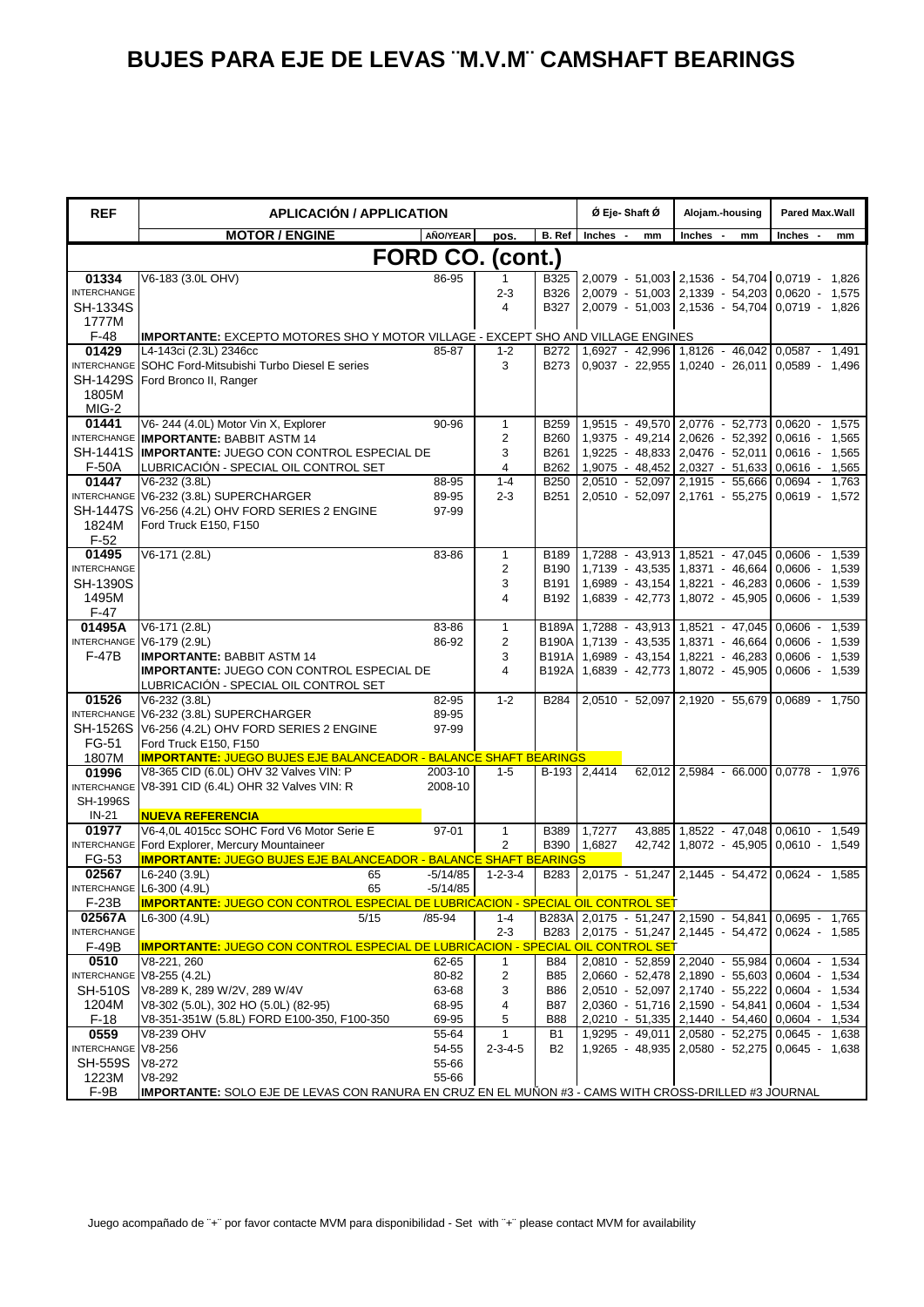| <b>REF</b>                                                                 |                                                                                                                                                                | <b>APLICACIÓN / APPLICATION</b> |                                                    |                                                   |                                                                    | Ø Eje-Shaft Ø                                      | Alojam.-housing                                                                                                                                                                                                                                        | Pared Max.Wall |  |
|----------------------------------------------------------------------------|----------------------------------------------------------------------------------------------------------------------------------------------------------------|---------------------------------|----------------------------------------------------|---------------------------------------------------|--------------------------------------------------------------------|----------------------------------------------------|--------------------------------------------------------------------------------------------------------------------------------------------------------------------------------------------------------------------------------------------------------|----------------|--|
|                                                                            | <b>MOTOR / ENGINE</b>                                                                                                                                          |                                 | AÑO/YEAR                                           | pos.                                              | B. Ref                                                             | <b>Inches</b><br>mm                                | Inches<br>mm                                                                                                                                                                                                                                           | Inches<br>mm   |  |
| FORD CO. (cont.)                                                           |                                                                                                                                                                |                                 |                                                    |                                                   |                                                                    |                                                    |                                                                                                                                                                                                                                                        |                |  |
| 0567<br><b>SH-567S</b><br>1450M                                            | L6-240 (3.9L)<br>INTERCHANGE L6-300 (4.9L)                                                                                                                     | 65<br>65                        | $-5/14/85$<br>$-5/14/85$                           | $1 - 2 - 3 - 4$                                   | <b>B83</b>                                                         |                                                    | 2,0175 - 51,247 2,1445 - 54,472 0,0624 - 1,585                                                                                                                                                                                                         |                |  |
| F-23A<br>0567A<br><b>INTERCHANGE</b><br><b>SH-1254S</b><br>1781M<br>$F-49$ | L6-300 (4.9L)                                                                                                                                                  | 5/15<br>$/85 - 94$              |                                                    | $1 - 4$<br>$2 - 3$                                | B83A<br><b>B83</b>                                                 |                                                    | 2,0175 - 51,247 2,1590 - 54,841 0,0695 - 1,765<br>2,0175 - 51,247 2,1445 - 54,472 0,0624 - 1,585                                                                                                                                                       |                |  |
| 0654<br><b>SH-1386S</b><br>1441M<br>$F-31$                                 | $V6-159(2.6L)$<br>INTERCHANGE V6-171 (2.8L)                                                                                                                    |                                 | 72-73<br>74-79                                     | $\mathbf{1}$<br>$\overline{2}$<br>3<br>4          | <b>B91</b><br><b>B92</b><br><b>B93</b><br><b>B94</b>               |                                                    | 1,6500 - 41,912 1,7734 - 45,046 0,0604 - 1,534<br>1,6350 - 41,531 1,7585 - 44,668 0,0604 -<br>1,6200 - 41,150 1,7435 - 44,287 0,0604 - 1,534<br>1,6050 - 40,769 1,7285 - 43,906 0,0604 - 1,534                                                         | 1,534          |  |
| 069-1<br><b>INTERCHANGE</b><br><b>SH-69S</b><br>1091M                      | L4-134 JEEP                                                                                                                                                    |                                 | 40-45                                              | $\mathbf{1}$                                      | <b>B32</b>                                                         |                                                    | 2,1855 - 55,514 2,3170 - 58,854 0,0646 -                                                                                                                                                                                                               | 1,641          |  |
| 0703<br>INTERCHANGE L6-170<br><b>SH-703S</b><br>1439M<br>$F-32$            | $L6 - 144$<br>L6-200<br>L6-250 (4.1L)                                                                                                                          |                                 | 60-64<br>61-72<br>63-83<br>69-80                   | $\mathbf{1}$<br>$\overline{\mathbf{c}}$<br>3<br>4 | <b>B79</b><br><b>B80</b><br><b>B81</b><br><b>B82</b>               |                                                    | 1,8100 - 45,976 1,9785 - 50,256 0,0832 - 2,113<br>1,8100 - 45,976 1,9635 - 49,875 0,0757 - 1,923<br>1,8100 - 45,976 1,9485 - 49,494 0,0682 - 1,732<br>1,8100 - 45,976 1,9335 - 49,113 0,0607 - 1,542                                                   |                |  |
| 0710<br>INTERCHANGE V8-351 CJ<br>SH-710<br>1403M<br>$F-26$                 | V8-351 C<br>V8-351 M (5.8L)<br>V8-400 (6.6L)                                                                                                                   |                                 | 70-74<br>71-72<br>75-82<br>71-82                   | 1<br>2<br>3<br>4<br>5                             | <b>B89</b><br><b>B85</b><br><b>B86</b><br><b>B87</b><br><b>B88</b> |                                                    | 2,1243 - 53,959 2,2500 - 57,152 0,0616 - 1,565<br>2,0660 - 52,478 2,1890 - 55,603 0,0604 - 1,534<br>2,0510 - 52,097 2,1740 - 55,222 0,0604 - 1,534<br>2,0360 - 51,716 2,1590 - 54,841 0,0604 - 1,534<br>2,0210 - 51,335 2,1440 - 54,460 0,0604 - 1,534 |                |  |
| 0777<br><b>SH-777S</b><br>1443M<br>$F-34$                                  | L4-122 (2.0L) OHC<br>INTERCHANGE L4-140 (2.3L) OHC<br>L4-140 TURBO (2.3L) OHC                                                                                  |                                 | 83-88<br>74-94<br>79-90                            | $1 - 2 - 3 - 4$                                   | B71                                                                |                                                    | 1,7716 - 45,000 1,9011 - 48,290 0,0638 - 1,621                                                                                                                                                                                                         |                |  |
| 0777A<br>$F-34B$                                                           | L4-122 (2.0L) OHC<br>INTERCHANGE L4-140 (2.3L) OHC<br>L4-140 TURBO (2.3L) OHC<br>IMPORTANTE: CONTROL ESPECIAL DE LUBRICACIÓN - SPECIAL OIL CONTROL SET         |                                 | 83-88<br>74-94<br>79-90                            | $1 - 2 - 3 - 4$                                   | <b>B71A</b>                                                        |                                                    | 1,7716 - 45,000 1,9011 - 48,290 0,0638 - 1,621                                                                                                                                                                                                         |                |  |
| 0781<br>INTERCHANGE V8-332, 352<br>SH-7815<br>1445M<br>$F-33$              | V8-330 (5.4L)<br>V8-359 (5.9L), 360 (5.9L)<br>V8-361 (5.9L)<br>V8-389 (6.4L), 390 (6.4L), 391 (6.4L)<br>V8-406, 410, 427<br>V8-428 (66-70), 428 (7.0L) (75-78) | 58-59 64-78                     | 64-78<br>58-67<br>68-78<br>61-78<br>62-67<br>66-78 | $\mathbf{1}$<br>2<br>3<br>4                       | <b>B16</b><br>B17<br><b>B18</b><br>B19                             | B20 2,1243 - 53,959 2,2500 - 57,152 0,0616 - 1,565 | 2,1243 - 53,959 2,3100 - 58,676 0,0913 - 2,319<br>2,1243 - 53,959 2,2950 - 58,295 0,0841 - 2,136<br>2,1243 - 53,959 2,2800 - 57,914 0,0766 - 1,946<br>2,1243 - 53,959 2,2650 - 57,533 0,0691 - 1,755                                                   |                |  |
|                                                                            |                                                                                                                                                                |                                 |                                                    |                                                   |                                                                    | <b>FORD - TRACTOR - BRITISH (INGLES)</b>           |                                                                                                                                                                                                                                                        |                |  |
| 0652<br>INTERCHANGE L3-2868 CC<br>SH-652<br>1477M<br>$F-43$<br>0653        | L3-2590 CC<br>L3-3146 CC<br>L3-3294 CC<br>L4-3819 CC                                                                                                           |                                 | 65-72<br>65-72<br>65-68<br>65-72<br>65-72          | $1 - 2 - 3 - 4$<br>$1 - 2 - 3 - 4 - 5$            | <b>B39</b><br><b>B39</b>                                           |                                                    | 2,3900 - 60,708 2,3450 - 59,565 0,0712 - 1,809<br>2,3900 - 60,708 2,5345 - 64,379 0,0712 - 1,809                                                                                                                                                       |                |  |
| <b>INTERCHANGE</b><br>SH-652 x5<br>1478M<br>$F-44$                         |                                                                                                                                                                |                                 |                                                    |                                                   |                                                                    |                                                    |                                                                                                                                                                                                                                                        |                |  |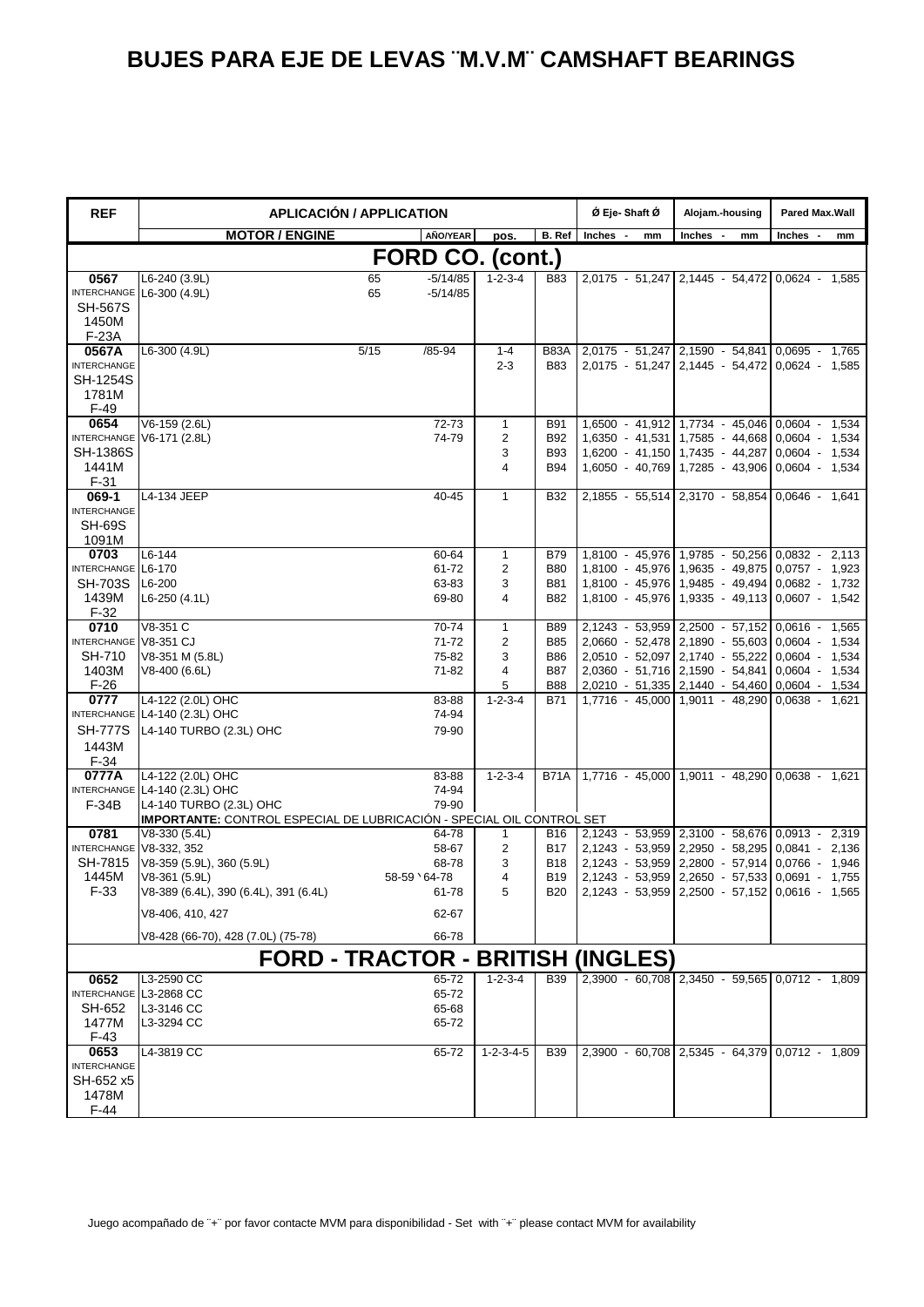| <b>REF</b>                                      | <b>APLICACIÓN / APPLICATION</b>                                                                                  |                |                                |                          | Ø Eje- Shaft Ø | Alojam.-housing                                                                                  | Pared Max.Wall   |  |  |  |
|-------------------------------------------------|------------------------------------------------------------------------------------------------------------------|----------------|--------------------------------|--------------------------|----------------|--------------------------------------------------------------------------------------------------|------------------|--|--|--|
|                                                 | <b>MOTOR / ENGINE</b>                                                                                            | AÑO/YEAR       | pos.                           | B. Ref                   | Inches -<br>mm | Inches -<br>mm                                                                                   | Inches -<br>mm   |  |  |  |
|                                                 | FORD - TRACTOR - BRITISH (INGLES) (cont.)                                                                        |                |                                |                          |                |                                                                                                  |                  |  |  |  |
| 0653-7<br>INTERCHANGE 6 Cyl. 6,6 L<br>SH-652 x7 | 6 Cyl. 7,8 L Ford 7000                                                                                           | 86-95          | $1 - 2 - 3 - 4 - 5$<br>$6 - 7$ | <b>B39</b><br><b>B39</b> |                | 2,3900 - 60,708 2,5345 - 64,379 0,0712 - 1,809<br>2,3900 - 60,708 2,5345 - 64,379 0,0712 - 1,809 |                  |  |  |  |
| $F-55$                                          |                                                                                                                  |                |                                |                          |                |                                                                                                  |                  |  |  |  |
| <b>FORDSON TRACTOR = FORD TRACTOR</b>           |                                                                                                                  |                |                                |                          |                |                                                                                                  |                  |  |  |  |
|                                                 | <b>APLICACIÓN ESPECIAL - ESPECIAL APLICATION FORD</b>                                                            |                |                                |                          |                |                                                                                                  |                  |  |  |  |
| 0158                                            | CAJA DE CAMBIOS FORD EXPLORER - GEAR BOX                                                                         |                | $\mathbf{1}$                   | <b>B158</b>              |                | 1,8741 - 47,604 2,0030 - 50,878 0,0632 - 1,605                                                   |                  |  |  |  |
|                                                 | <b>FORD EXPLORER</b>                                                                                             |                |                                |                          |                |                                                                                                  |                  |  |  |  |
|                                                 | <b>GENERAL MOTORS</b>                                                                                            |                |                                |                          |                |                                                                                                  |                  |  |  |  |
| 01030                                           | L4-151 (2.5L) PONTIAC, OLDS,                                                                                     | 77-89          | $1 - 2 - 3$                    | <b>B25</b>               |                | 1,8687 - 47,467 2,0000 - 50,802 0,0644 - 1,636                                                   |                  |  |  |  |
| <b>INTERCHANGE</b>                              | <b>CHEVROLET</b><br>SH-1030S L4-151 (2.5L) TIPOS R, 2. BUICK,                                                    | 85-92          |                                |                          |                |                                                                                                  |                  |  |  |  |
| 1461M<br>CH-16                                  | PONT, OLDS<br>L4-151 (2.5L) TIPOS A,E CHEVROLET                                                                  | 85-93          |                                |                          |                |                                                                                                  |                  |  |  |  |
|                                                 | <b>TRUCK</b>                                                                                                     |                |                                |                          |                |                                                                                                  |                  |  |  |  |
| 01031                                           | L4-181 CHEVROLET<br>V6-181 (3.0L) BUICK, OLDS                                                                    | 82-85          | $\mathbf{1}$                   | <b>B77</b>               |                | 1,7855 - 45,353 1,9165 - 48,681 0,0642 - 1,631                                                   |                  |  |  |  |
|                                                 | INTERCHANGE V6-196 (3.2L) BUICK                                                                                  | 78-79          | $2 - 3 - 4$                    | <b>B78</b>               |                | 1,7855 - 45,353 1,9165 - 48,681 0,0642 - 1,631                                                   |                  |  |  |  |
|                                                 | SH-1385S V6-204 BUICK, OLDS                                                                                      | 75-85          |                                |                          |                |                                                                                                  |                  |  |  |  |
| 1462M                                           | V6-231 (3.8L) EXCEPT SERIES 3800                                                                                 | 75-85          |                                |                          |                |                                                                                                  |                  |  |  |  |
| $B-12$                                          | BUICK, CHEVROLET, GMC, OLDS                                                                                      |                |                                |                          |                |                                                                                                  |                  |  |  |  |
|                                                 | V6-231 (3.8L) TURBO, BUICK                                                                                       | 78-85          |                                |                          |                |                                                                                                  |                  |  |  |  |
|                                                 | V6-252 (4.1L) BUICK, CADILLAC,                                                                                   | 80-84          |                                |                          |                |                                                                                                  |                  |  |  |  |
|                                                 | OLDS, PONTIAC<br>IMPORTANTE: SOLO MOTORES CON CARTER DE 14 PERNOS - ENGINES WITH 14 BOLT OIL PAN ONLY            |                |                                |                          |                |                                                                                                  |                  |  |  |  |
| 01031A                                          | V6-231 (3.8L) BUICK, CHEVROLET,                                                                                  | 75-88          | -1                             |                          |                | B77A 1,7855 - 45,353 1,9165 - 48,681 0,0642 - 1,631                                              |                  |  |  |  |
| <b>INTERCHANGE</b>                              | GMC, OLDS                                                                                                        |                | $2 - 3 - 4$                    | B78                      |                | 1,7855 - 45,353 1,9165 - 48,681 0,0642 - 1,631                                                   |                  |  |  |  |
| 1782M                                           |                                                                                                                  |                |                                |                          |                |                                                                                                  |                  |  |  |  |
| <b>B-12B</b>                                    | IMPORTANTE: SOLO MOTORES CON CARTER DE 14 PERNOS, JUEGO CON CONTROL ESPECIAL DE LUBRICACION -                    |                |                                |                          |                |                                                                                                  |                  |  |  |  |
| 01088                                           | ENGINES WITH 14 BOLT OIL PAN ONLY, SPECIAL OIL CONTROL SET<br>V8-260 (4.3L) BUICK, OLDS, PONTIAC                 | 77-82          | 1                              |                          |                | B181 2,0369 - 51,739 2,1687 - 55,087 0,0648 - 1,646                                              |                  |  |  |  |
|                                                 | INTERCHANGE V8-260 (4.3L) DIESEL TYPE P OLDS                                                                     | 79             | $\overline{c}$                 | B <sub>182</sub>         |                | 2,0169 - 51,231 2,1487 - 54,579 0,0648 - 1,646                                                   |                  |  |  |  |
|                                                 | SH-1355S V8-307 (5.0L) BUICK, OLDS                                                                               | 80-90          | 3                              | B183                     |                | 1,9969 - 50,723 2,1287 - 54,071                                                                  | $0.0648 - 1.646$ |  |  |  |
| 1466M                                           | V8-350 (5.7L) GMC TRUCK                                                                                          | 78-89          | 4                              | B184                     |                | 1,9769 - 50,215 2,1087 - 53,563 0,0648 -                                                         | 1,646            |  |  |  |
| $O-7$                                           | V8-350 (5.7L) DIESEL TYPE N OLDS                                                                                 | 78-85          | 5                              | B <sub>185</sub>         |                | 1,9569 - 49,707 2,0887 - 53,055 0,0648 -                                                         | 1,646            |  |  |  |
|                                                 | V8-350 (5.7L) TYPE B, R, 8 BUICK,                                                                                | 77-80          |                                |                          |                |                                                                                                  |                  |  |  |  |
|                                                 | CADILLAC, SEVILLE, OLDS, PONTIAC                                                                                 |                |                                |                          |                |                                                                                                  |                  |  |  |  |
| 01089                                           | V8-403 (6.6L) BUICK,OLDS,PONTIAC<br>V6-200 (3.3L) CHEVROLET, GMC,                                                | 77-79<br>78-79 | 1                              | <b>B26</b>               |                | 1,8687 - 47,467 2,0200 - 51,310 0,0744 - 1,890                                                   |                  |  |  |  |
| <b>INTERCHANGE</b>                              | <b>TRUCK</b>                                                                                                     |                | $2 - 4$                        | <b>B27</b>               |                | 1,8687 - 47,467 2,0100 - 51,056 0,0694 - 1,763                                                   |                  |  |  |  |
|                                                 | SH-1350S V6-229 (3.8L) CHEVROLET, GMC                                                                            | 80-84          | 3                              | <b>B28</b>               |                | 1,8687 - 47,467 2,0000 - 50,802 0,0644 - 1,636                                                   |                  |  |  |  |
| 1463M                                           | <b>TRUCK PONTIAC</b>                                                                                             |                | <b>NOTA:</b>                   |                          |                |                                                                                                  |                  |  |  |  |
| <b>CH-17</b>                                    | * V6-262 (4.3L) CHEVROLET,GMC                                                                                    | 85-91          |                                |                          |                | 01089-10 Under size ID 0,010" - Diametro interior menor en 0,010"                                |                  |  |  |  |
|                                                 | <b>TRUCK PONTIAC</b>                                                                                             | 91             |                                |                          |                |                                                                                                  |                  |  |  |  |
|                                                 | * V6-262 (4.3L) H.O CHEVROLET<br>V6-262 (4.3L) TURBO CHEVROLET                                                   | 91             |                                |                          |                |                                                                                                  |                  |  |  |  |
|                                                 | IMPORTANTE: * TODOS LOS MOTORES EXCEPTO 1992-1994 CON IDENTIFICACION QUE COMIENZA CON "T" LOCALIZADA EN LA PARTE |                |                                |                          |                |                                                                                                  |                  |  |  |  |
|                                                 | FRONTAL DEL BLOQUE - FOR ALL ENGINES EXCEPT 1992-1994 WITH I.D. STARTING WITH "T" LOCATED ON FRONT OF BLOCK      |                |                                |                          |                |                                                                                                  |                  |  |  |  |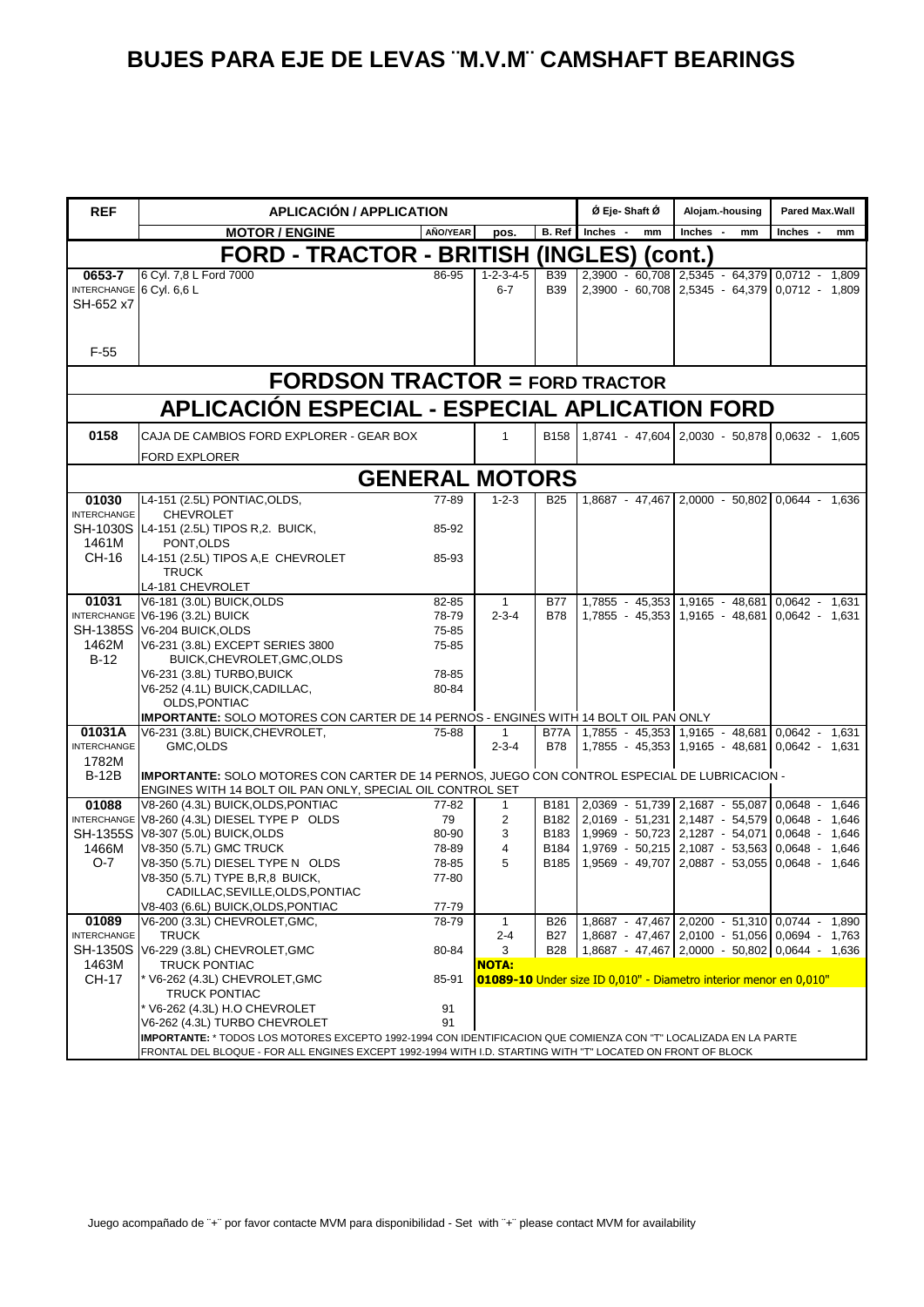| <b>REF</b>                     | <b>APLICACIÓN / APPLICATION</b>                                                                                                              |                |                    |                     | Ø Eje-Shaft Ø  | Alojam.-housing                                                                                            | Pared Max.Wall |
|--------------------------------|----------------------------------------------------------------------------------------------------------------------------------------------|----------------|--------------------|---------------------|----------------|------------------------------------------------------------------------------------------------------------|----------------|
|                                | <b>MOTOR / ENGINE</b>                                                                                                                        | AÑO/YEAR       | pos.               | B. Ref              | Inches -<br>mm | Inches -<br>mm                                                                                             | Inches -<br>mm |
|                                | <b>GENERAL MOTORS (cont.)</b>                                                                                                                |                |                    |                     |                |                                                                                                            |                |
| 01102                          | V6-173 (2.8L) CHEVROLET                                                                                                                      | 80-93          | 1.                 | <b>B95</b>          |                | 1,8687 - 47,467 2,0095 - 51,043 0,0691 - 1,755                                                             |                |
|                                | INTERCHANGE V6-191 (3.1L) TIPOS D,T and TYPE V TURBO                                                                                         | 88-95          | $2 - 3$            | <b>B96</b>          |                | 1,8687 - 47,467 1,9995 - 50,789 0,0640 - 1,626                                                             |                |
| <b>SH-1364S</b><br>1492M       | V6-207 (3,4L) OHV TYPE E, S                                                                                                                  |                | 4                  | <b>B97</b>          |                | 1,8687 - 47,467 2,0095 - 51,043 0,0691 - 1,755                                                             |                |
| CH-18                          |                                                                                                                                              |                |                    |                     |                |                                                                                                            |                |
| 01102A                         | V6-173 (2.8L) CHEVROLET                                                                                                                      | 80-93          | $\mathbf{1}$       | <b>B</b> 95         |                | 1,8687 - 47,467 2,0095 - 51,043 0,0691 - 1,755                                                             |                |
|                                | INTERCHANGE V6-191 (3.1L) TIPOS D,T and TYPE V TURBO                                                                                         | 88-95          | $2 - 3$            | <b>B96A</b>         |                | 1,8687 - 47,467 1,9995 - 50,789 0,0640 - 1,626                                                             |                |
| <b>CH-18A</b>                  | V6-207 (3.4L) OHV TYPE E. S                                                                                                                  |                | 4                  |                     |                | B97   1,8687 - 47,467   2,0095 - 51,043   0,0691 - 1,755                                                   |                |
| 01102A-10                      | IMPORTANTE: ANCHO ESPECIAL DE LOS BUJES EN LA POSICION #2 Y #3 - SPECIAL BEARING SET WITH WIDE #2 AND #3 POSITION<br>V6-173 (2.8L) CHEVROLET | 80-93          | 1                  |                     |                | B95-1   1,8587 - 47,213   2,0095 - 51,043   0,0741 -                                                       | 1.882          |
|                                | INTERCHANGE V6-191 (3.1L) TIPOS D,T and TYPE V TURBO                                                                                         | 88-95          | $2 - 3$            |                     |                | B96A-1 1,8587 - 47,213 1,9995 - 50,789 0,0690 -                                                            | 1,753          |
|                                | V6-207 (3,4L) OHV TYPE E, S                                                                                                                  |                | 4                  |                     |                | B97-1   1,8587 - 47,213   2,0095 - 51,043   0,0741 -                                                       | 1,882          |
|                                | IMPORTANTE: ANCHO ESPECIAL DE LOS BUJES EN LA POSICION #2 Y #3 - JUEGO SOBRE MEDIDA - SPECIAL BEARING SET WITH                               |                |                    |                     |                |                                                                                                            |                |
|                                | WIDE #2 AND #3 POSITION - OVER SIZE SET                                                                                                      |                |                    |                     |                |                                                                                                            |                |
| 01103                          | V6-173 (2.8L) CHEVROLET                                                                                                                      | 80-93          | $\mathbf{1}$       | B495                |                | 1,8687 - 47,467 2,0928 - 53,159 0,1096 - 2,784                                                             |                |
| CH-18A+080                     | INTERCHANGE V6-191 (3.1L) TIPOS D, T Y TYPE<br>V TURBO CHEVROLET                                                                             | 88-95          | $2 - 3$<br>4       |                     |                | B496 1,8687 - 47,467 2,0825 - 52,898 0,1045 - 2,654<br>B497 1,8687 - 47,467 2,0928 - 53,159 0,1096 - 2,784 |                |
|                                | IMPORTANTE: ANCHO ESPECIAL DE LOS BUJES EN LA POSICION #2 Y #3 - SPECIAL BEARING SET WITH WIDE #2 AND #3 POSITION                            |                |                    |                     |                |                                                                                                            |                |
| 01195                          | L4-112 (1.8L OHV) TYPE G CHEVROLET                                                                                                           | 82             | $\mathbf{1}$       | B315                |                | 1,8687 - 47,467 2,0199 - 51,307 0,0741 - 1,882                                                             |                |
|                                | INTERCHANGE L4-121 (2.0L OHV) TYPE 1 CHEVROLET                                                                                               | 87-89          | $2 - 5$            | <b>B97</b>          |                | 1,8687 - 47,467 2,0095 - 51,043 0,0691 - 1,755                                                             |                |
|                                | SH-1365S L4-121 (2.0L OHV) TYPE B,P CHEVROLET                                                                                                | 83-86          | $3 - 4$            | <b>B96A</b>         |                | 1.8687 - 47.467 1.9995 - 50.789 0.0640 - 1.626                                                             |                |
| 1485M                          | L4-134 (2,2L OHV) TYPE G, 4                                                                                                                  | 90-95          |                    |                     |                |                                                                                                            |                |
| CH-19<br>01195-10              | <b>CHEVROLET CAVALIER</b><br>L4-112 (1.8L OHV) TYPE G CHEVRO                                                                                 | 82             | $\mathbf{1}$       |                     |                | B315-1 1,8587 - 47,213 2,0199 - 51,307 0,0791 - 2,009                                                      |                |
|                                | INTERCHANGE L4-121 (2.0L OHV) TYPE 1 CHEVRO                                                                                                  | 87-89          | $2 - 5$            |                     |                | B97-1 1,8587 - 47,213 2,0095 - 51,043 0,0741 - 1,882                                                       |                |
|                                | L4-121 (2.0L OHV) TYPE B,P CHEVROLET                                                                                                         | 83-86          | $3 - 4$            | B96-1               |                | 1,8587 - 47,213 1,9995 - 50,789 0,0690 - 1,753                                                             |                |
|                                | L4-134 (2,2L OHV) TYPE G, 4                                                                                                                  | 90-95          |                    |                     |                |                                                                                                            |                |
|                                | CHEVROLET CAVALIER                                                                                                                           |                |                    |                     |                | Under size ID 0,010" - Diametro interior menor en 0,010"                                                   |                |
| 01199<br><b>INTERCHANGE</b>    | V8-379 (6.2L OHV) DIESEL<br><b>CHEVROLET</b>                                                                                                 | 82-93          | $\mathbf{1}$<br>2  | B236                |                | B235 2,1653 - 55,001 2,3280 - 59,134 0,0798 - 2,027<br>2,1653 - 55,001 2,3190 - 58,905 0,0753 - 1,913      |                |
|                                | SH-1366S V8-395 (6.5L OHV) DIESEL                                                                                                            | 92-98          | 3                  | B237                |                | 2,1653 - 55,001 2,3090 - 58,651 0,0703 - 1,786                                                             |                |
| 1496M                          | <b>CHEVROLET</b>                                                                                                                             |                | 4                  | <b>B238</b>         |                | 2,1653 - 55,001   2,2990 - 58,397   0,0653 - 1,659                                                         |                |
| GM-7                           |                                                                                                                                              |                | 5                  | <b>B239</b>         |                | 2,0079 - 51,003 2,1420 - 54,409 0,0655 - 1,664                                                             |                |
| $+01205$                       | <b>V6-198 BUICK</b>                                                                                                                          | 62-63          | $\mathbf{1}$       | B <sub>137</sub>    |                | 1,7555 - 44,591 1,8865 - 47,919 0,0641 - 1,628                                                             |                |
| <b>SH-506S</b>                 | INTERCHANGE V6-225 BUICK, OLDS                                                                                                               | 64-67          | 2<br>3             | <b>B138</b><br>B139 |                | $1,7255 - 43,829$ 1,8565 - 47,157 0,0645 -<br>1,6955 - 43,067 1,8265 - 46,395 0,0645 -                     | 1,638<br>1,638 |
| 1205M                          |                                                                                                                                              |                | 4                  | B140                |                | 1,6655 - 42,305 1,7965 - 45,633 0,0645 - 1,638                                                             |                |
| B-6                            |                                                                                                                                              |                |                    |                     |                |                                                                                                            |                |
| 01246                          | * V6-181 (3.0L) BUICK,OLDS                                                                                                                   | 85-88          | $1 - 4$            | B194                |                | $1,7855 - 45,353$ 1,9365 - 49,189 0,0743 -                                                                 | 1,887          |
|                                | INTERCHANGE * V6-204 (3.3L) TYPE N BUICK, OLDS                                                                                               | 89-93          | $2 - 3$            | <b>B78</b>          |                | 1,7855 - 45,353 1,9165 - 48,681 0,0642 - 1,631                                                             |                |
| <b>SH-1448S</b><br>1755M       | * V6-231 (3.8L) EXCEPTO SERIE 3800<br>BUICK, CHEVRO, GMC, OLDS, PONTIAC                                                                      | 85-88          |                    |                     |                |                                                                                                            |                |
| $B-13$                         | V6-231 (3.8L) BUICK TURBO                                                                                                                    | 85-88          |                    |                     |                |                                                                                                            |                |
|                                | V6-231 (3.8L) TYPE L,1                                                                                                                       | 90-95          |                    |                     |                |                                                                                                            |                |
|                                | V6-231 (3.8L) TYPE C                                                                                                                         | 91-93          |                    |                     |                |                                                                                                            |                |
|                                | <b>IMPORTANTE:</b> * SOLO MOTORES CON CARTER DE 20 PERNOS - ENGINES WITH 20 BOLT OIL PAN ONLY                                                |                |                    |                     |                |                                                                                                            |                |
| 01246-1                        | * V6-181 (3.0L) BUICK,OLDS<br>INTERCHANGE * V6-204 (3.3L) TIPO N BUICK, OLDS                                                                 | 85-88<br>89-93 | $1 - 4$<br>$2 - 3$ |                     |                | B194-1 1,7755 - 45,099 1,9365 - 49,189 0,0793 - 2,014                                                      |                |
|                                | V6-231 (3.8L) TYPE L,1                                                                                                                       | 90-95          |                    |                     |                | B78-1 1,7755 - 45,099 1,9165 - 48,681 0,0692 - 1,758                                                       |                |
|                                | V6-231 (3.8L) TYPE C                                                                                                                         | 91-93          |                    |                     |                |                                                                                                            |                |
|                                | IMPORTANTE: * SOLO MOTORES CON CARTER DE 20 PERNOS, JUEGO DE BUJES SOBRE MEDIDA 0.010" -                                                     |                |                    |                     |                |                                                                                                            |                |
|                                | ENGINES WITH 20 BOLT OIL PAN ONLY, OVER SIZE SET 0.010"                                                                                      |                |                    |                     |                |                                                                                                            |                |
| 01305                          | L4-151 (2.5L) TYPE U BUICK, OLDS,                                                                                                            | 85-91          | $1 - 2 - 3$        | <b>B318</b>         |                | 1.8687 - 47.467 2.0000 - 50.802 0.0644 - 1.636                                                             |                |
| <b>INTERCHANGE</b><br>SH-1305S | <b>PONTIAC</b>                                                                                                                               |                |                    |                     |                |                                                                                                            |                |
| 1756M                          |                                                                                                                                              |                |                    |                     |                |                                                                                                            |                |
| <b>CH-20</b>                   |                                                                                                                                              |                |                    |                     |                |                                                                                                            |                |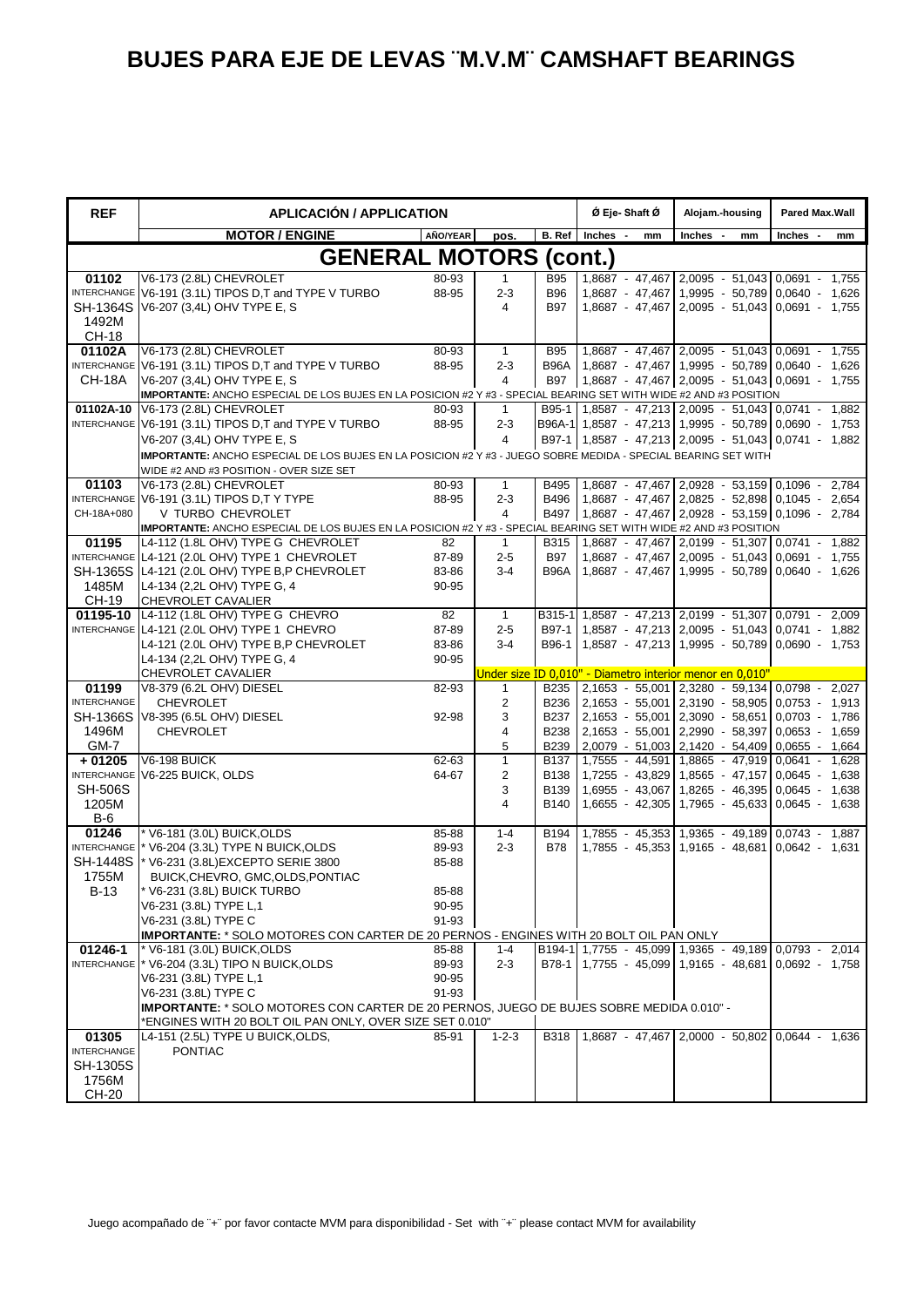| <b>REF</b>         | <b>APLICACIÓN / APPLICATION</b>                                                                                                             |                    |                |                     | Ø Eje-Shaft Ø         | Alojam.-housing                                                                              | <b>Pared Max.Wall</b>     |
|--------------------|---------------------------------------------------------------------------------------------------------------------------------------------|--------------------|----------------|---------------------|-----------------------|----------------------------------------------------------------------------------------------|---------------------------|
|                    | <b>MOTOR / ENGINE</b>                                                                                                                       | AÑO/YEAR           | pos.           | B. Ref              | <b>Inches</b><br>mm   | Inches<br>mm                                                                                 | <b>Inches</b><br>mm       |
|                    | <b>GENERAL MOTORS (cont.)</b>                                                                                                               |                    |                |                     |                       |                                                                                              |                           |
| 01351              | V6-262 (4.3L) CHEVROLET                                                                                                                     | 92-94              | $1 - 4$        | <b>B26</b>          |                       | 1,8687 - 47,467 2,0200 - 51,310 0,0744 -                                                     | 1,890                     |
|                    | INTERCHANGE V6-262 H.O.(4.3L) CHEVROLET                                                                                                     | 92-94              | $\overline{2}$ | <b>B28</b>          |                       | 1,8687 - 47,467 2,0000 - 50,802 0,0644 -                                                     | 1.636                     |
| CH-21              | SH-1351S V6-262 TURBO(4.3L) CHEVROLET<br>IMPORTANTE: JUEGO PARA MOTORES CON IDENTIFICACION QUE COMIENZAN CON LA LETRA "T" - FOR ALL ENGINES | 92-94              | 3              |                     |                       | B27   1,8687 - 47,467   2,0100 - 51,056   0,0694 - 1,763                                     |                           |
|                    | WITH I.D. STARTING WITH "T" LOCATED ON FRONT OF BLOCK                                                                                       |                    |                |                     |                       |                                                                                              |                           |
| 01351-10           | V6-262 (4.3L) CHEVROLET                                                                                                                     | 92-94              | $1 - 4$        | B <sub>26</sub> -1  |                       | 1,8585 - 47,208 2,0200 - 51,310 0,0795 - 2,019                                               |                           |
|                    | INTERCHANGE V6-262 H.O.(4.3L) CHEVROLET                                                                                                     | 92-94              | $\overline{2}$ | B28-1               |                       | 1,8587 - 47,213 2,0000 - 50,802 0,0694 - 1,763                                               |                           |
|                    | V6-262 TURBO(4.3L) CHEVROLET                                                                                                                | 92-94              | 3              |                     |                       | B27-1 1,8585 - 47,208 2,0100 - 51,056 0,0745 - 1,892                                         |                           |
|                    | IMPORTANTE: JUEGO PARA MOTORES CON IDENTIFICACION QUE COMIENZAN CON LA LETRA "T", JUEGO SOBRE MEDIDA -                                      |                    |                |                     |                       |                                                                                              |                           |
|                    | FOR ALL ENGINES WITH I.D. STARTING WITH "T" LOCATED ON FRONT OF BLOCK, OVER SIZE SET                                                        |                    |                |                     |                       |                                                                                              |                           |
| 01371              | V8-252 (4.1L) CADILLAC                                                                                                                      | 82-88              | $\mathbf{1}$   | B <sub>252</sub>    |                       | 2,0361 - 51,719 2,1690 - 55,095 0,0652 -                                                     | 1,656                     |
|                    | INTERCHANGE V8-273 (4.5L) CADILLAC                                                                                                          | 88-92              | $\overline{c}$ | B <sub>253</sub>    |                       | 2,0161 - 51,211 2,1485 - 54,574 0,0652 -                                                     | 1,656                     |
|                    | SH-1371S V8-300 (4.9L) CADILLAC                                                                                                             | 91-93              | 3              | B254                |                       | 1,9961 - 50,703 2,1285 - 54,066 0,0652 -                                                     | 1,656                     |
| 1757M<br>$C-4A$    |                                                                                                                                             |                    | 4<br>5         | B255                |                       | 1,9761 - 50,195 2,1085 - 53,558 0,0652 -                                                     | 1,656                     |
| 01889              | V6-231 (3.8L) BUICK                                                                                                                         | 96-00              | $1 - 4$        | B256<br><b>B240</b> |                       | 1,9561 - 49,687 2,0885 - 53,050 0,0652 - 1,656<br>$1,7855 - 45,353$ 1,9365 - 49,189 0,0742 - | 1,885                     |
| <b>INTERCHANGE</b> |                                                                                                                                             |                    | $2 - 3$        |                     |                       | B241 1,7855 - 45,353 1,9165 - 48,681 0,0640 - 1,626                                          |                           |
| 1889M              |                                                                                                                                             |                    |                |                     |                       | 01889-10 Under size ID 0,010" - Diametro interior menor en 0,010"                            |                           |
| 01995              | V8-294 (4.8L) OHV Chev. Vin Type V Eng. Truck                                                                                               | 99-01              | $1 - 5$        | B339                |                       | $\mid$ 2,1660 - 55,019 2,3470 - 59,616 0,0890 -                                              | 2,261                     |
|                    | INTERCHANGE V8-325 (5.3L) OHV Chev. Vin Type T Eng. Truck                                                                                   | 99-01              | $2 - 4$        |                     |                       | B336 2,1660 - 55,019 2,3270 - 59,108 0,0785                                                  | 1,994                     |
| <b>SH-1995S</b>    | V8-346 (5.7L) LS-1 Mark III Vin Type G and R Eng.                                                                                           | 97-01              | 3              |                     |                       | B338 2,1660 - 55,019 2,3073 - 58,608 0,0682 - 1,732                                          |                           |
| CH-23              | V8-365 (6.0L) Chev. Vin Type U Eng. S.U.V, Truck                                                                                            | 99-01              | <b>NOTA:</b>   |                     |                       |                                                                                              |                           |
|                    | and Van,                                                                                                                                    |                    |                |                     |                       | 01995-10 Under size ID 0,010" - Diametro interior menor en 0,010"                            |                           |
|                    |                                                                                                                                             |                    |                |                     |                       |                                                                                              |                           |
| 01999              | V8-402 CID (6.6L) OHV 32 V Duramax                                                                                                          | 2001-14            | 1              | B-227               | 2,3992<br>60,940      | $2,5598 - 65,018$ 0,0790 -                                                                   | 2,006                     |
|                    | INTERCHANGE Turbo-Diesel Eng. LB7, LLY, LMM Series VIN: 1,2,3,6,9, D                                                                        |                    | $2 - 5$        |                     | B-228 2,3992<br>60,94 | $2,5598 - 65,018$ 0.079 -                                                                    | 2,006                     |
| SH-1999S           | VIN: 1, 2, 3, 6, 9, D                                                                                                                       |                    |                |                     |                       |                                                                                              |                           |
|                    | <b>NUEVA REFERENCIA</b><br>L4-122 CID 1988cc (2.0L) DOHC 16 valves                                                                          | 2000-11            | $1 - 2$        | <b>B171</b>         | 1,4461<br>36,60       | 1,6050<br>40,77                                                                              | 0,0789<br>2,0040          |
| 02002              | INTERCHANGE L4-134 CID 2198cc (2.2L) DOHC 16 Valves                                                                                         |                    |                |                     |                       |                                                                                              |                           |
| <b>CHG-24</b>      | L4-145 CID 2384cc (2.4L) DOHC 16 Valves                                                                                                     |                    |                |                     |                       |                                                                                              |                           |
| 4971DR             | Eng. LAP, LE8, L61 Series. Vin 5, 6, B, D, F, H, W                                                                                          |                    |                |                     |                       |                                                                                              |                           |
|                    | (Balance Shaft Set) Eje Balanceador                                                                                                         |                    |                |                     |                       |                                                                                              |                           |
| 0209               | L6-216 CHEVROLET, GMC TRUCK                                                                                                                 | 37-53              | $\mathbf{1}$   | <b>B43</b>          |                       | 2,0287 - 51,531 2,1599 - 54,864 0,0646                                                       | 1,641<br>$\blacksquare$   |
|                    | INTERCHANGE L6-224 CHEVROLET, GMC TRUCK                                                                                                     | 40-47              | $\overline{2}$ | <b>B44</b>          |                       | 1,9662 - 49,943 2,0975 - 53,279 0,0646 -                                                     | 1,641                     |
| <b>SH-209S</b>     | L6-228 GMC TRUCK                                                                                                                            | 39-59              | 3              | <b>B45</b>          |                       | 1,9037 - 48,356 2,0350 - 51,691                                                              | 0,0646<br>1,641<br>$\sim$ |
| 1094M<br>$CH-2$    | L6-235 CHEVROLET, GMC TRUCK<br>L6-236 GMC TRUCK                                                                                             | 41-54<br>42-46     | 4              | <b>B46</b>          |                       | 1,8412 - 46,768 1,9725 - 50,103 0,0646 -                                                     | 1,641                     |
|                    | L6-248 GMC TRUCK                                                                                                                            | 39-59              |                |                     |                       | NOTA: * SOLO MOTORES 235 Y 261 AÑO 53 Y COMIENZO DEL 54                                      |                           |
|                    | L6-256 GMC TRUCK                                                                                                                            | 40-46              |                |                     |                       | QUE EL EJE DE LEVAS TENGA SOPORTE CORTO - *ONLY ENGINES                                      |                           |
|                    | L6-261 CHRVROLET TRUCK                                                                                                                      | 53-54              |                |                     |                       | 235 & 261 YEAR 53 & EARLY 54 WITH SMALL DIAMETER BEARINGS                                    |                           |
|                    | L6-270 GMC TRUCK                                                                                                                            | 39-62              |                |                     |                       |                                                                                              |                           |
|                    | L6-302 GMC TRUCK                                                                                                                            | 52-59              |                |                     |                       |                                                                                              |                           |
| 02125              | 8cyl OHV Chevrolet (Vortec)                                                                                                                 |                    | $1 - 5$        | <b>B349</b>         |                       | 2,3482 - 59,647 0,0890 - 2,261<br>2,3285 - 59,146 0,0799 - 2,030                             |                           |
| SH-2125S           | INTERCHANGE 4,8L Eng. L20 Series, Vin A, C, V<br>5.3L Eng. L59, LC9, LH8, LMF, LMG, LY5 Series, Vin                                         | 2007-13<br>2007-13 | $2 - 4$<br>3   | B346<br><b>B348</b> |                       | 2,3088 - 58,646 0,0700 - 1,778                                                               |                           |
| 1923M              | 6.0L Eng. L76, L77, L96, LC8, LFA, LZ1 Series, Vin 2,                                                                                       |                    |                |                     |                       | 2007-13 02125-1 Undersize ID 0,010" - Diametro Interior menor en 0,010"                      |                           |
| CH-25              | 6.2L Eng. Vin 2, F, J, P, R, T, W                                                                                                           |                    |                |                     |                       | 2008-13 02125-2 Undersize ID 0,002" - Diametro Interior menor en 0,002"                      |                           |
|                    | 6.2L Eng. L92 Series, Vin 8                                                                                                                 |                    |                |                     |                       | 2007-08 02125-3 Undersize ID 0,003" - Diametro Interior menor en 0,003"                      |                           |
|                    | 7.0L OHV Chevrolet Eng. LS-7 Series, Vin E                                                                                                  |                    |                |                     |                       | 2006-13 02125-5 Undersize ID 0,001" - Diametro Interior menor en 0,001"                      |                           |
| 0287               | V8-265 CHEVROLET, GMC TRUCK, PONTIAC                                                                                                        | 55-57              | 1              | B26                 |                       | 1,8687 - 47,467 2,0200 - 51,310 0,0744 - 1,890                                               |                           |
| <b>INTERCHANGE</b> | V8-283 CHEVROLET, GMC TRUCK, PONTIAC                                                                                                        | 57-63              | $\overline{2}$ | <b>B27</b>          |                       | 1,8687 - 47,467 2,0100 - 51,056 0,0694 -                                                     | 1,763                     |
| <b>SH-287S</b>     | V8-327 CHEVROLET, GMC TRUCK, PONTIAC                                                                                                        | 62-63              | $3 - 4$        | <b>B28</b>          |                       | 1,8687 - 47,467 2,0000 - 50,802 0,0644 -<br>1,8687 - 47,467 2,0100 - 51,056 0,0694 - 1,763   | 1,636                     |
| 1145M<br>CH-4      |                                                                                                                                             |                    | 5              | <b>B29</b>          |                       |                                                                                              |                           |
|                    |                                                                                                                                             |                    |                |                     |                       |                                                                                              |                           |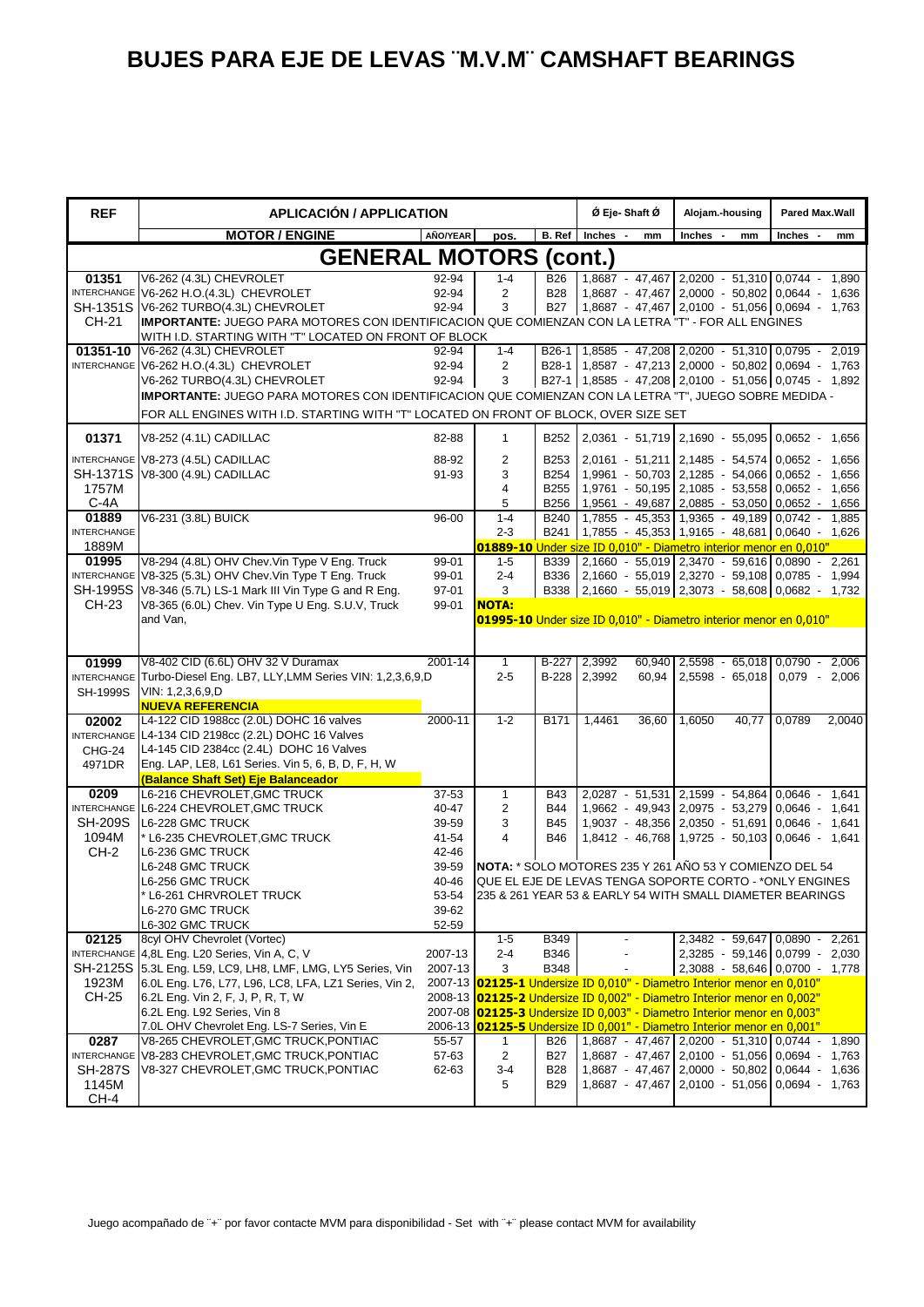| <b>REF</b>                 | <b>APLICACIÓN / APPLICATION</b>                                                                |                |                         |                     | Ø Eje-Shaft Ø                                                    | Alojam.-housing                                                                            | <b>Pared Max.Wall</b> |
|----------------------------|------------------------------------------------------------------------------------------------|----------------|-------------------------|---------------------|------------------------------------------------------------------|--------------------------------------------------------------------------------------------|-----------------------|
|                            | <b>MOTOR / ENGINE</b>                                                                          | AÑO/YEAR       | pos.                    | <b>B.</b> Ref       | Inches -<br>mm                                                   | Inches -<br>mm                                                                             | Inches -<br>mm        |
|                            | <b>GENERAL MOTORS</b>                                                                          |                |                         |                     | $($ cont. $)$                                                    |                                                                                            |                       |
| 0289                       | V8-293 (4.8L) OHV Chev. Vin Type V Eng. Truck                                                  | 99-01          | $1 - 5$                 |                     | B336 2,1660 - 55,019 2,3270 - 59,108 0,0785 -                    |                                                                                            | 1,994                 |
| <b>INTERCHANGE</b>         | V8-325 (5.3L) OHV Chev. Vin Type T Eng. Truck                                                  | 99-01          | $2 - 4$                 | B337                |                                                                  | 2,1660 - 55,019 2,3221 - 58,984                                                            | $0.0735 -$<br>1,867   |
| <b>SH-1814S</b>            | V8-346 (5.7L) LS-1 Mark III Vin Type G and R Eng.                                              | 97-01          | 3                       | <b>B338</b>         |                                                                  | 2,1660 - 55,019 2,3073 - 58,608 0,0682 - 1,732                                             |                       |
| 1888M                      | V8-364 (6.0L) Chev. Vin Type U Eng. S.U.V, Truck                                               | 99-01          |                         |                     |                                                                  |                                                                                            |                       |
| CH-10                      | and Van,                                                                                       |                | <b>NOTA:</b>            |                     |                                                                  |                                                                                            |                       |
|                            |                                                                                                |                |                         |                     | 0289-10 Under size ID 0,010" - Diametro interior menor en 0,010" |                                                                                            |                       |
|                            |                                                                                                |                |                         |                     | 0289-01 Under Size ID 0,001" - Diametro interior menor en 0,001" |                                                                                            |                       |
| 0290                       | V8-262 BUICK, CHEVROLET                                                                        | 75-76          | $\mathbf{1}$            | <b>B26</b>          |                                                                  | 1,8687 - 47,467 2,0200 - 51,310 0,0744 - 1,890                                             |                       |
| <b>INTERCHANGE</b>         | V8-267 (4.4L) BUICK, CHEV., GMC TRUCK                                                          | 79-82          | $2 - 5$                 | <b>B27</b>          |                                                                  | 1,8687 - 47,467 2,0100 - 51,056 0,0694 -                                                   | 1,763                 |
| <b>SH-290S</b>             | V8-283 CHEVROLET, GMC, PONTIAC                                                                 | 64-67          | $3 - 4$                 | <b>B28</b>          |                                                                  | 1,8687 - 47,467 2,0000 - 50,802 0,0644 - 1,636                                             |                       |
| 1235M                      | V8-302 CHEVROLET                                                                               | 67-69          |                         |                     |                                                                  |                                                                                            |                       |
| CH-8                       | V8-305 (5.0L) CHEVROLET, BUICK,                                                                | 76-96          | <b>NOTA:</b>            |                     |                                                                  |                                                                                            |                       |
|                            | GMC TRUCK, OLDS, PONTIAC                                                                       |                |                         |                     | 0290-10 Under size ID 0,010" - Diametro interior menor en 0,010" |                                                                                            |                       |
|                            | V8-307 CHEVROLET, GMC TRUCK                                                                    | 68-73          |                         |                     | 0290-01 Under Size ID 0,001" - Diametro interior menor en 0,001" |                                                                                            |                       |
|                            | V8-327 CHEVROLET, GMC, PONTIAC<br>V8-350 (5.7L) CHEVROLET, BUICK,                              | 64-69<br>67-96 |                         |                     |                                                                  |                                                                                            |                       |
|                            | GMC TRUCK EXCEPT ENGINE DOHC                                                                   |                |                         |                     |                                                                  |                                                                                            |                       |
|                            | V8-400 (6.6L) CHEVROLET, GMC TRK                                                               | 70-78          |                         |                     |                                                                  |                                                                                            |                       |
| 0292                       | L4-195 PONTIAC                                                                                 | 63             | $1 - 2 - 3 - 4 - 5$     | <b>B170</b>         |                                                                  | 1.8995 - 48.249 2.0305 - 51.577                                                            | $0.0648 -$<br>1,646   |
|                            | INTERCHANGE V8-265, 301 BUICK, OLDS, PONTIAC                                                   | 77-81          |                         |                     |                                                                  |                                                                                            |                       |
| <b>SH-292S</b>             | V8-301 TURBO (4.9L) PONTIAC                                                                    | 80-81          |                         |                     |                                                                  |                                                                                            |                       |
| 1220M                      | V8-326 PONTIAC                                                                                 | 63-67          |                         |                     |                                                                  |                                                                                            |                       |
| $P-4$                      | V8-350 TYPE M,P PONTIAC                                                                        | 75-77          |                         |                     |                                                                  |                                                                                            |                       |
|                            | V8-389 PONTIAC                                                                                 | 63-66          |                         |                     |                                                                  |                                                                                            |                       |
|                            | V8-400 (6.6L) CHEV., BUICK, OLDS, PONTIAC                                                      | 67-79          |                         |                     |                                                                  |                                                                                            |                       |
|                            | V8-421,428, 455 PONTIAC                                                                        | 63-76          |                         |                     |                                                                  |                                                                                            |                       |
|                            | V8-455 H.O. y S.D. PONTIAC                                                                     | 71-74          |                         |                     |                                                                  |                                                                                            |                       |
| 0361<br><b>INTERCHANGE</b> | General Motor Car                                                                              |                | $\mathbf{1}$<br>2       | <b>B391</b><br>B392 |                                                                  | 2,0369 - 51,739 1,9165 - 48,681 0,0643 - 1,633<br>2,0169 - 51,231 1,8865 - 47,919 0,0642 - | 1,631                 |
| <b>SH-361S</b>             |                                                                                                |                | 3                       | B393                |                                                                  | 1,9969 - 50,723 1,8565 - 47,157 0,0643 -                                                   | 1,633                 |
| <b>B-8</b>                 |                                                                                                |                | 4                       | B394                |                                                                  | 1,9769 - 50,215 1,8265 - 46,395 0,0643 -                                                   | 1,633                 |
|                            |                                                                                                |                | 5                       | B395                |                                                                  | 1,9569 - 49,707 1,7965 - 45,633 0,0643 - 1,633                                             |                       |
| 0383                       | L6-235 CHEVROLET, GMC TRUCK                                                                    | 54-62          | $\overline{1}$          | <b>B64</b>          |                                                                  | 2,1542 - 54,719 2,2850 - 58,041                                                            | $0.0647 -$<br>1,643   |
| <b>INTERCHANGE</b>         | L6-261 CHEVROLET TRUCK,                                                                        | 54-62          | 2                       | B65                 |                                                                  | $2,0917 - 53,131$ $2,2225 - 56,454$ 0,0643 -                                               | 1,633                 |
| <b>SH-383S</b>             | <b>GMC TRUCK, PONT</b>                                                                         |                | 3                       | <b>B66</b>          |                                                                  | 2,0292 - 51,544 2,1600 - 54,866 0,0643 - 1,633                                             |                       |
| 1170M                      |                                                                                                |                | $\overline{\mathbf{4}}$ | <b>B67</b>          | $1,9667 - 49,956$ 2,0975 - 53,279 0,0645 - 1,638                 |                                                                                            |                       |
| $CH-3$                     | NOTA: SOLO MOTORES DEL AÑO 54 HASTA FINALES DEL 62 CON EL EJE DE LEVAS QUE TENGA SOPORTE LARGO |                |                         |                     |                                                                  |                                                                                            |                       |
|                            | ONLY ENGINES FROM YEAR 54 UNTIL LATE 62 WITH LARGE DIAMETER BEARING                            |                |                         |                     |                                                                  |                                                                                            |                       |
| 0399                       | L6-194 CHEVROLET, GMC TRUCK, PONTIAC                                                           | 64-65          | $1 - 4$                 | <b>B24</b>          |                                                                  | 1.8687 - 47.467 2.0100 - 51.056 0.0694 - 1.763                                             |                       |
|                            | L6-215 OHV PONTIAC                                                                             | 64-65          | $3-2$                   | <b>B25</b>          |                                                                  | 1,8687 - 47,467 2,0000 - 50,802 0,0644 -                                                   | 1,636                 |
|                            | INTERCHANGE L6-230 CHEVROLET, GMC TRUCK, PONTI<br>SH-399S L6-250 (4.1L) CHEVROLET, BUICK,      | 62-70          |                         |                     |                                                                  |                                                                                            |                       |
| 1203M                      | GMC TRUCK, OLDS, PONTIAC                                                                       | 66-70          |                         |                     |                                                                  |                                                                                            |                       |
| CH-7                       | L6-292 (4.8L) CHEVROLET TRUCK,                                                                 | 63-70          |                         |                     |                                                                  |                                                                                            |                       |
|                            | <b>GMC TRUCK</b>                                                                               |                |                         |                     |                                                                  |                                                                                            |                       |
| 0530                       | V8-368 (6.0L) CADILLAC                                                                         | 80-84          | $1 - 2 - 3 - 4 - 5$     | B141                |                                                                  | 1,7503 - 44,459 1,8797 - 47,746 0,0640 - 1,626                                             |                       |
| <b>INTERCHANGE</b>         | V8-390 CADILLAC                                                                                | 63             |                         |                     |                                                                  |                                                                                            |                       |
| <b>SH-530S</b>             | V8-425 CADILLAC                                                                                | 77-79          |                         |                     |                                                                  |                                                                                            |                       |
| 1216M                      | V8-429 CADILLAC                                                                                | 64-67          |                         |                     |                                                                  |                                                                                            |                       |
| $C-3$                      | V8-472 CADILLAC                                                                                | 68-74          |                         |                     |                                                                  |                                                                                            |                       |
|                            | V8-500 CADILLAC                                                                                | 70-76          |                         |                     |                                                                  |                                                                                            |                       |
| 0616                       | V8-366 (6.0L) CHEVROLET TRUCK,                                                                 | 67-95          | $\mathbf{1}$            | <b>B40</b>          |                                                                  | 1,9492 - 49,512 2,1400 - 54,358 0,0942 - 2,393                                             |                       |
| <b>INTERCHANGE</b>         | <b>GMC TRUCK</b>                                                                               |                | $2 - 5$                 | B41                 |                                                                  | 1,9492 - 49,512 2,1300 - 54,104 0,0891 - 2,263                                             |                       |
| <b>SH-616S</b>             | V8-396 CHEVROLET, GMC TRUCK                                                                    | 67-70          | $3 - 4$                 | B42                 |                                                                  | 1,9492 - 49,512 2,1200 - 53,850 0,0841 - 2,136                                             |                       |
| 1404M                      | V8-402 CHEVROLET, GMC TRUCK                                                                    | 70-72          |                         |                     |                                                                  |                                                                                            |                       |
| CH-12                      | V8-427(7.0L) CHEVROLET, GMC TRK                                                                | 66-95          |                         |                     |                                                                  |                                                                                            |                       |
|                            | V8-454(7.4L) CHEVROLET, GMC TRK                                                                | 70-95          |                         |                     |                                                                  |                                                                                            |                       |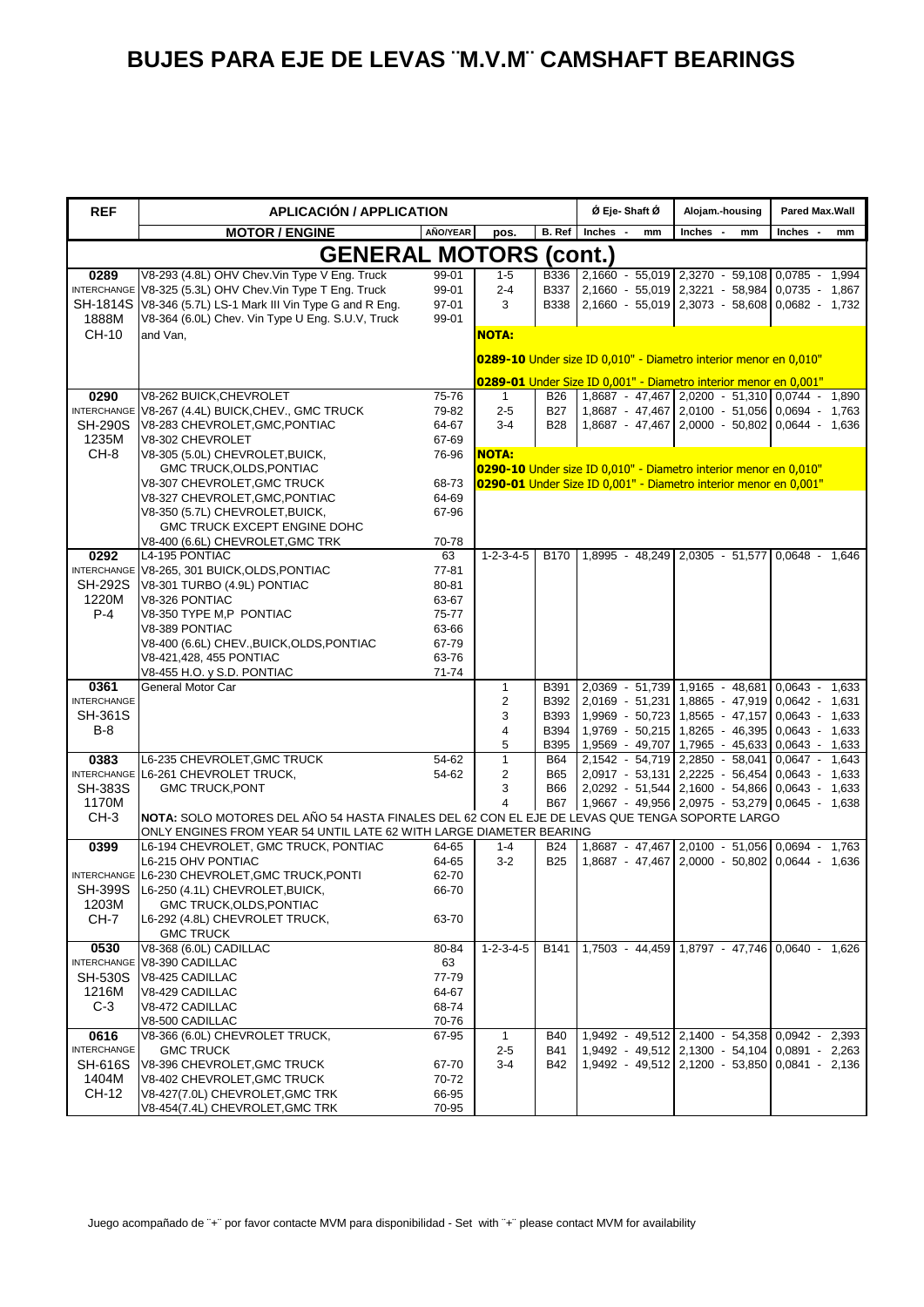| <b>REF</b>                                                                                       | <b>APLICACIÓN / APPLICATION</b>                                                                                                                                                                    |  |                                 |                                                                           | Ø Eje-Shaft Ø                   | Alojam.-housing                                                                                                                                                                                                                                                                                                                             | Pared Max.Wall                                           |  |  |  |
|--------------------------------------------------------------------------------------------------|----------------------------------------------------------------------------------------------------------------------------------------------------------------------------------------------------|--|---------------------------------|---------------------------------------------------------------------------|---------------------------------|---------------------------------------------------------------------------------------------------------------------------------------------------------------------------------------------------------------------------------------------------------------------------------------------------------------------------------------------|----------------------------------------------------------|--|--|--|
|                                                                                                  | <b>MOTOR / ENGINE</b><br>AÑO/YEAR                                                                                                                                                                  |  | pos.                            |                                                                           | B. Ref Inches -<br>mm           | Inches -<br>mm                                                                                                                                                                                                                                                                                                                              | Inches -<br>mm                                           |  |  |  |
|                                                                                                  | <b>GENERAL MOTORS (cont.)</b>                                                                                                                                                                      |  |                                 |                                                                           |                                 |                                                                                                                                                                                                                                                                                                                                             |                                                          |  |  |  |
| 0638<br><b>SH-1354S</b><br>1234M                                                                 | V8-260 (4.3L) BUICK, OLDS<br>75-76<br>INTERCHANGE V8-330 First Series OLDS<br>64<br>V8-330 Second Series OLDS<br>64-67<br>V8-350 (5.7L) OLDS<br>68-76                                              |  | 1<br>2<br>3<br>4                | B216<br>B182<br>B <sub>183</sub><br>B184                                  | 2,0369 - 51,739 2,1687 - 55,087 | 2,0169 - 51,231 2,1487 - 54,579 0,0648 - 1,646<br>1,9969 - 50,723 2,1287 - 54,071<br>1,9769 - 50,215 2,1087 - 53,563 0,0648 - 1,646                                                                                                                                                                                                         | $0.0643 - 1.633$<br>0,0648 - 1,646                       |  |  |  |
| $O-6$                                                                                            | V8-350 (5.7L) Type B, R, 8 BUICK,<br>75-76                                                                                                                                                         |  | 5                               | B185                                                                      |                                 | 1,9569 - 49,707 2,0887 - 53,055 0,0648 - 1,646                                                                                                                                                                                                                                                                                              |                                                          |  |  |  |
|                                                                                                  | CADILLAC SEVILLE, PONTIAC<br><b>V8-400 OLDS</b><br>65-69<br><b>V8-425 OLDS</b><br>65-67<br><b>V8-455 OLDS</b><br>68-76                                                                             |  |                                 |                                                                           |                                 |                                                                                                                                                                                                                                                                                                                                             |                                                          |  |  |  |
| 0680                                                                                             | V8-350 (5.7L) BUICK<br>68-75                                                                                                                                                                       |  | $\mathbf{1}$                    | <b>B77</b>                                                                |                                 | 1,7855 - 45,353 1,9165 - 48,681 0,0642 - 1,631                                                                                                                                                                                                                                                                                              |                                                          |  |  |  |
| SH-1361S<br>1422M<br>$B-9$                                                                       | INTERCHANGE V8-350 (5.7L) Type B BUICK<br>81<br>V8-350 (5.7L) Type X BUICK, OLDS,<br>78-80<br>V8-350 (5.7L) Type H, J BUICK<br>75-77<br>V8-400, 430 BUICK<br>67-69<br><b>V8-455 BUICK</b><br>70-76 |  | $2 - 3 - 4 - 5$                 | <b>B78</b>                                                                |                                 | 1,7855 - 45,353 1,9165 - 48,681 0,0642 - 1,631                                                                                                                                                                                                                                                                                              |                                                          |  |  |  |
| 0718<br><b>INTERCHANGE</b><br><b>SH-718S</b><br>1557M                                            | L6-250 (4.1L) BUICK, CHEVROLET,<br>71-84<br>GMC TRUCK, OLDS, PONTIAC<br>L6-292 (4.8L) CHEVROLET TRUCK,<br>71-90<br><b>GMC TRUCK</b>                                                                |  | $1 - 2 - 3 - 4$                 | <b>B25</b>                                                                |                                 | 1,8687 - 47,467 2,0000 - 50,802 0,0644 - 1,636                                                                                                                                                                                                                                                                                              |                                                          |  |  |  |
| CH-11                                                                                            |                                                                                                                                                                                                    |  |                                 |                                                                           |                                 |                                                                                                                                                                                                                                                                                                                                             |                                                          |  |  |  |
|                                                                                                  | <b>INTERNATIONAL TRACTOR</b>                                                                                                                                                                       |  |                                 |                                                                           |                                 |                                                                                                                                                                                                                                                                                                                                             |                                                          |  |  |  |
| 069-1<br><b>INTERCHANGE</b><br><b>SH-69S</b><br>1091M                                            | L6-HD 174, HD 213, HD 232                                                                                                                                                                          |  |                                 | <b>B32</b>                                                                |                                 | 2,1855 - 55,514 2,3170 - 58,854 0,0646 - 1,641                                                                                                                                                                                                                                                                                              |                                                          |  |  |  |
| J-1                                                                                              | <b>INTERNATIONAL TRUCK</b>                                                                                                                                                                         |  |                                 |                                                                           |                                 |                                                                                                                                                                                                                                                                                                                                             |                                                          |  |  |  |
| 01092                                                                                            | V8-404 (6.6L OHV)<br>75-82                                                                                                                                                                         |  |                                 | B328                                                                      |                                 | 2,0995 - 53,329 2,2312 - 56,675 0,0647 - 1,643                                                                                                                                                                                                                                                                                              |                                                          |  |  |  |
| SH-1092S<br>1467M                                                                                | INTERCHANGE V8-420 (6.9L OHV)<br>82-87<br>V8-445 (7.3L OHV)<br>88-95<br>V8-446 (7.3L OHV)<br>75-83                                                                                                 |  | $2 - 3 - 4 - 5$                 | <b>B329</b>                                                               |                                 | 2,0095 - 51,043 2,2312 - 56,675 0,0647 - 1,643                                                                                                                                                                                                                                                                                              |                                                          |  |  |  |
| 01244<br><b>SH-549S</b><br>1244M<br>N-7                                                          | L6-232 SCOUT, SCOUT11 JEEP ENGINE<br>INTERCHANGE L6-258 SCOUT 11 JEEP ENGINE                                                                                                                       |  | $\mathbf{1}$<br>2<br>3<br>4     | <b>B47</b><br><b>B48</b><br><b>B49</b><br><b>B50</b>                      | 2,0200 - 51,310 2,1460 - 54,511 | 2,0300 - 51,564 2,1560 - 54,765<br>2,0100 - 51,056 2,1360 - 54,257<br>2,0000 - 50,802 2,1260 - 54,003 0,0620 - 1,575                                                                                                                                                                                                                        | $0.0620 - 1.575$<br>$0.0620 - 1.575$<br>$0.0620 - 1.575$ |  |  |  |
| 0426<br>INTERCHANGE L4-152 T<br><b>SH-426S</b><br>1218M<br>$IN-15$<br>0671<br><b>INTERCHANGE</b> | L4-152<br>L4-B152<br>L4-196<br>V8-V266, V304, V345, V392<br>V8-V400 JEEP ENGINE                                                                                                                    |  | 1<br>2<br>3<br>4<br>5<br>1<br>2 | B59<br><b>B60</b><br>B61<br>B62<br><b>B63</b><br>B <sub>163</sub><br>B164 |                                 | 2,0995 - 53,329 2,2312 - 56,675 0,0647 - 1,643<br>2,0895 - 53,075 2,2212 - 56,421 0,0647 - 1,643<br>2,0795 - 52,821 2,2112 - 56,167 0,0647 - 1,643<br>2,0695 - 52,567 2,2012 - 55,913 0,0647 - 1,643<br>2,0595 - 52,313 2,1912 - 55,659 0,0647 - 1,643<br>2,1200 - 53,850 2,2460 - 57,051<br>2,0900 - 53,088 2,2160 - 56,289 0,0620 - 1,575 | $0.0620 - 1.575$                                         |  |  |  |
| <b>SH-671S</b><br>1401M<br>$N-9$<br>069-1<br><b>SH-69S</b>                                       | L6-GRD175,GRD214,GRD233<br>INTERCHANGE L6-HDL, HD2, HD3, HD4, HD174,<br>HD213 HD232                                                                                                                |  | 3<br>4<br>5<br>1                | B165<br>B166<br>B167<br><b>B32</b>                                        |                                 | 2,0600 - 52,326 2,1860 - 55,527 0,0620 - 1,575<br>2,0300 - 51,564 2,1560 - 54,765 0,0620 - 1,575<br>2,0000 - 50,802 2,1260 - 54,003 0,0620 - 1,575<br>2,1855 - 55,514 2,3170 - 58,854 0,0646 - 1,641                                                                                                                                        |                                                          |  |  |  |
| 1091M<br>$J-1$                                                                                   |                                                                                                                                                                                                    |  |                                 |                                                                           |                                 |                                                                                                                                                                                                                                                                                                                                             |                                                          |  |  |  |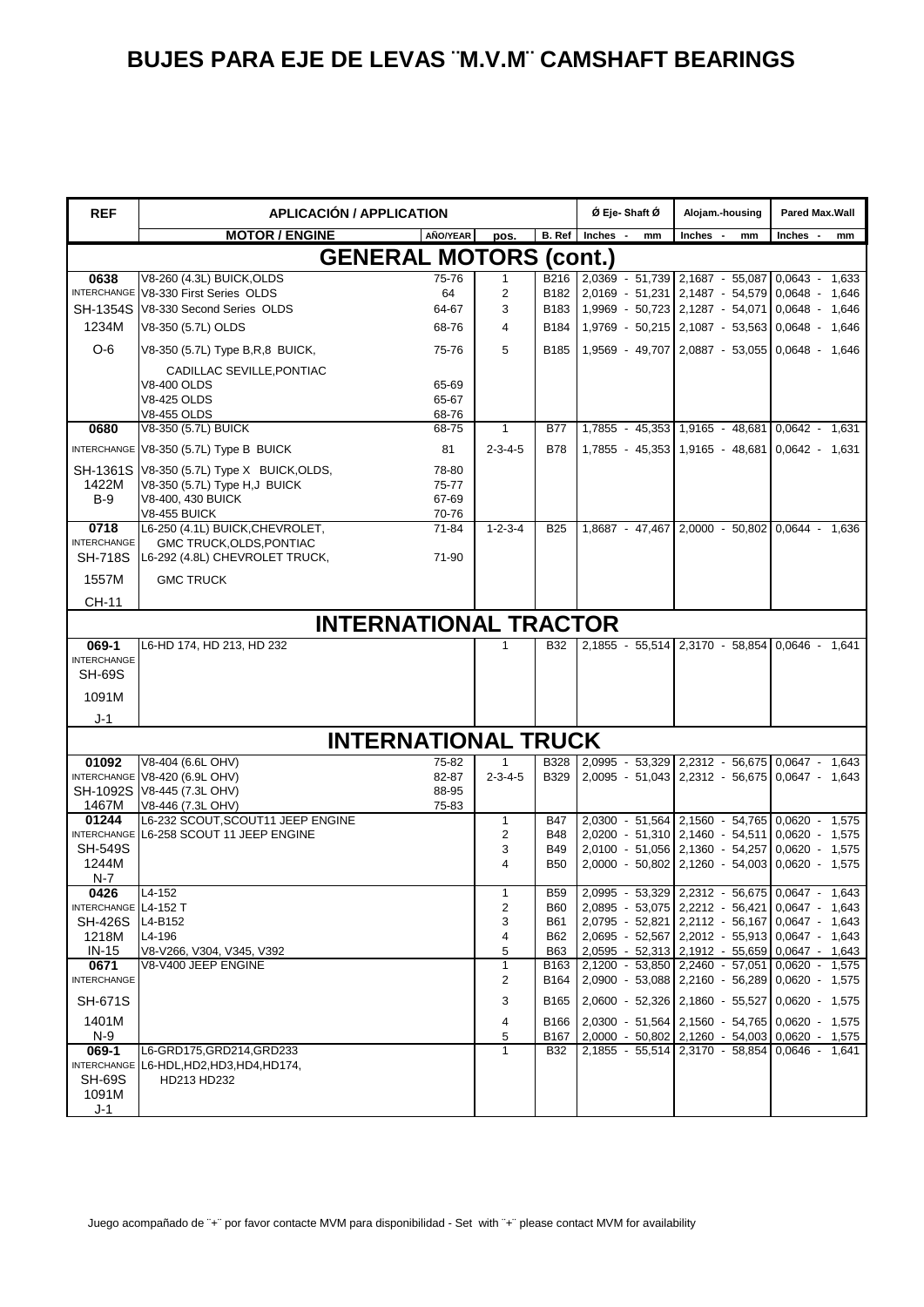| <b>REF</b>                                                              | <b>APLICACIÓN / APPLICATION</b>                                                                                                                                                                                                               |                                  |                                         |                                 | Ø Eje-Shaft Ø                                              | Alojam.-housing                                                                                                                                        | Pared Max.Wall   |
|-------------------------------------------------------------------------|-----------------------------------------------------------------------------------------------------------------------------------------------------------------------------------------------------------------------------------------------|----------------------------------|-----------------------------------------|---------------------------------|------------------------------------------------------------|--------------------------------------------------------------------------------------------------------------------------------------------------------|------------------|
|                                                                         | <b>MOTOR / ENGINE</b>                                                                                                                                                                                                                         | AÑO/YEAR                         | pos.                                    | B. Ref                          | Inches -<br>mm                                             | Inches -<br>mm                                                                                                                                         | Inches -<br>mm   |
|                                                                         | <b>INTERNATIONAL TRUCK (cont.)</b>                                                                                                                                                                                                            |                                  |                                         |                                 |                                                            |                                                                                                                                                        |                  |
| 0994<br><b>SH-994S</b><br>1470M<br>$IN-19$                              | L6-5.9L DT-360 DIESEL ENGINE<br>INTERCHANGE L6-6.8L D414, DT414 DIESEL ENGINE<br>L6-7.1L D436, DT436 DIESEL ENGINE<br>L6-7.6L D466, DT466, DT466B, DT466C, DTA466C<br>DT1466B, DT1466C DIESEL ENGINE, CO1800-1950B<br><b>NUEVA REFERENCIA</b> | 75-83                            | 1<br>$\overline{2}$<br>3<br>4           | B212<br>B213<br>B214<br>B215    | 2,2857 - 58,059 2,4613 - 62,519 0,0875 - 2,223             | 2,2819 - 57,963 2,5013 - 63,536 0,1063 - 2,700<br>2,2819 - 57,963 2,4813 - 63,028 0,0975 - 2,477<br>2,2819 - 57,963 2,4413 - 62,011 0,0775 - 1,969     |                  |
| 01996<br><b>INTERCHANGE</b>                                             | V8-391 CID (6.4L) 32 Valves                                                                                                                                                                                                                   | 2008-15                          | $1 - 5$                                 | B-193                           | 2.4414                                                     | 62,012 2,5984 - 66.000 0,0778 - 1,976                                                                                                                  |                  |
| <b>SH-1996S</b>                                                         |                                                                                                                                                                                                                                               |                                  |                                         |                                 |                                                            |                                                                                                                                                        |                  |
| $IN-21$                                                                 | <b>NUEVA REFERENCIA</b>                                                                                                                                                                                                                       |                                  |                                         |                                 |                                                            |                                                                                                                                                        |                  |
|                                                                         |                                                                                                                                                                                                                                               | <b>ISUZU</b>                     |                                         |                                 |                                                            |                                                                                                                                                        |                  |
| 01129                                                                   | 6BB1 6Cil 5393 cc<br>6BD1 6Cil 5781 cc<br>6BF1 6Cil 5785 cc<br>6BG1 6Cil 6130 cc                                                                                                                                                              | 72-99<br>72-99<br>72-99<br>72-99 | 1<br>$2 - 3 - 4 - 5 - 6$                | B <sub>133</sub><br>B134        |                                                            | 2,2035 - 55,971 2,3640 - 60,048 0,0784 - 1,991<br>2,2035 - 55,971 2,3640 - 60,048 0,0784 - 1,991                                                       |                  |
| 01163                                                                   | 4BD1, 4BD1-T, UM4BD1, UM4BD1-T<br>4 Cil. 3856 cc ENGINE<br>4BA1, 4BB1, 4BC1, 4BC2, 4BE1,<br>4BE1-T, UM4BC2 4 Cil. ENGINE<br><b>4BD1 CHEVROLET NPR ENGINE</b>                                                                                  | 81-00<br>77-78                   | -1<br>$2 - 3$                           | B134                            | B133 2.2035 - 55.971 2.3640 - 60.048 0.0784 - 1.991        | 2,2035 - 55,971   2,3640 - 60,048   0,0748 - 1,900                                                                                                     |                  |
| 01190                                                                   | 1325 CC ISUZU                                                                                                                                                                                                                                 |                                  | $1 - 2 - 3$                             |                                 | B197   1,7705 - 44,972   1,8895 - 47,995   0,0590 - 1,499  |                                                                                                                                                        |                  |
| 1444M                                                                   | INTERCHANGE 1471 CC ISUZU<br>SH-1190S 1584 CC ISUZU<br>1817 CC ISUZU<br>CHG-14 1949 CC ISUZU                                                                                                                                                  |                                  |                                         |                                 | IMPORTANTE: UN SOLO EJE DE LEVAS (1770" MIN) - ONLY ONE    |                                                                                                                                                        |                  |
| 01622                                                                   | 2499cc Diesel 4JA1                                                                                                                                                                                                                            | 85-90                            | <b>CAMSHAFT (1770")</b><br>$\mathbf{1}$ | B225                            | 1,9675 - 49,976 2,1274 - 54,038 0,0797 - 2,024             |                                                                                                                                                        |                  |
|                                                                         | INTERCHANGE 2771cc Diesel 4JB1                                                                                                                                                                                                                | 85-90                            | $2 - 3$                                 | <b>B226</b>                     |                                                            | 1,9675 - 49,976 2,1274 - 54,038 0,0797 - 2,024                                                                                                         |                  |
|                                                                         | SH-1463S 4JB1 CHEVROLET NKR LT-500 ENGINE                                                                                                                                                                                                     |                                  |                                         |                                 |                                                            |                                                                                                                                                        |                  |
|                                                                         |                                                                                                                                                                                                                                               | <b>JEEP</b>                      |                                         |                                 |                                                            |                                                                                                                                                        |                  |
| 01030<br><b>INTERCHANGE</b><br>SH-1030S<br>1461M<br>CH-16               | L4-151 (2.5L) PONTIAC ENGINE                                                                                                                                                                                                                  | 80-83                            | $1 - 2 - 3$                             | <b>B25</b>                      |                                                            | 1,8687 - 47,467 2,0000 - 50,802 0,0644 - 1,636                                                                                                         |                  |
| 01102<br><b>INTERCHANGE</b><br><b>SH-1364S</b><br>1492M<br><b>CH-18</b> | V6-173 (2.8L) CHEVROLET ENGINE                                                                                                                                                                                                                | 84-86                            | $\mathbf{1}$<br>$2 - 3$<br>4            | <b>B95</b><br><b>B96</b><br>B97 |                                                            | 1,8687 - 47,467 2,0095 - 51,043 0,0691 - 1,755<br>1,8687 - 47,467   1,9995 - 50,789   0,0640 - 1,626<br>1,8687 - 47,467 2,0095 - 51,043 0,0691 - 1,755 |                  |
| 01102A<br><b>INTERCHANGE</b>                                            | V6-173 (2.8L) CHEVROLET ENGINE                                                                                                                                                                                                                | 80-93                            | 1<br>$2 - 3$                            | <b>B95</b><br><b>B96A</b>       |                                                            | 1,8687 - 47,467 2,0095 - 51,043 0,0691 - 1,755<br>1,8687 - 47,467 1,9995 - 50,789 0,0640 - 1,626                                                       |                  |
| <b>CH-18A</b>                                                           |                                                                                                                                                                                                                                               |                                  | 4                                       | B97                             |                                                            | 1,8687 - 47,467 2,0095 - 51,043 0,0691 - 1,755                                                                                                         |                  |
| 01102A-10                                                               | IMPORTANTE: ANCHO ESPECIAL DE LOS BUJES EN LA POSICION #2 Y #3 - SPECIAL BEARING SET WITH WIDE #2 AND #3 POSITION<br>V6-173 (2.8L) CHEVROLET ENGINE                                                                                           | 80-93                            | 1                                       |                                 | B95-1   1,8587 - 47,213   2,0095 - 51,043   0,0741 - 1,882 |                                                                                                                                                        |                  |
| <b>INTERCHANGE</b>                                                      |                                                                                                                                                                                                                                               |                                  | $2 - 3$                                 |                                 | B96A-1 1,8587 - 47,213 1,9995 - 50,789 0,0690 - 1,753      |                                                                                                                                                        |                  |
|                                                                         | <b>IMPORTANTE: ANCHO ESPECIAL DE LOS BUJES EN LA</b><br>POSICION #2 Y #3 - JUEGO SOBRE MEDIDA - SPECIAL BEARING SET WITH WIDE #2 AND #3 POSITION-OVER SIZE SET                                                                                |                                  | 4                                       |                                 | B97-1 1,8587 - 47,213 2,0095 - 51,043 0,0741 - 1,882       |                                                                                                                                                        |                  |
| 01244                                                                   | L4-150 (2.46L)                                                                                                                                                                                                                                | 83-95                            | $\mathbf{1}$                            | <b>B47</b>                      |                                                            | 2,0300 - 51,564 2,1560 - 54,765 0,0620 - 1,575                                                                                                         |                  |
| INTERCHANGE L6-232                                                      |                                                                                                                                                                                                                                               | 65-78                            | 2                                       | <b>B48</b>                      | 2,0200 - 51,310 2,1460 - 54,511                            |                                                                                                                                                        | $0,0620 - 1,575$ |
| <b>SH-549S</b><br>1244M                                                 | $L6-241$ (4.0L)<br>L6-258 (4.2L)                                                                                                                                                                                                              | 87-95<br>71-90                   | 3<br>4                                  | <b>B49</b><br><b>B50</b>        |                                                            | 2,0100 - 51,056 2,1360 - 54,257 0,0620 - 1,575<br>2,0000 - 50,802 2,1260 - 54,003 0,0620 - 1,575                                                       |                  |
| $N-7$                                                                   |                                                                                                                                                                                                                                               |                                  |                                         |                                 |                                                            |                                                                                                                                                        |                  |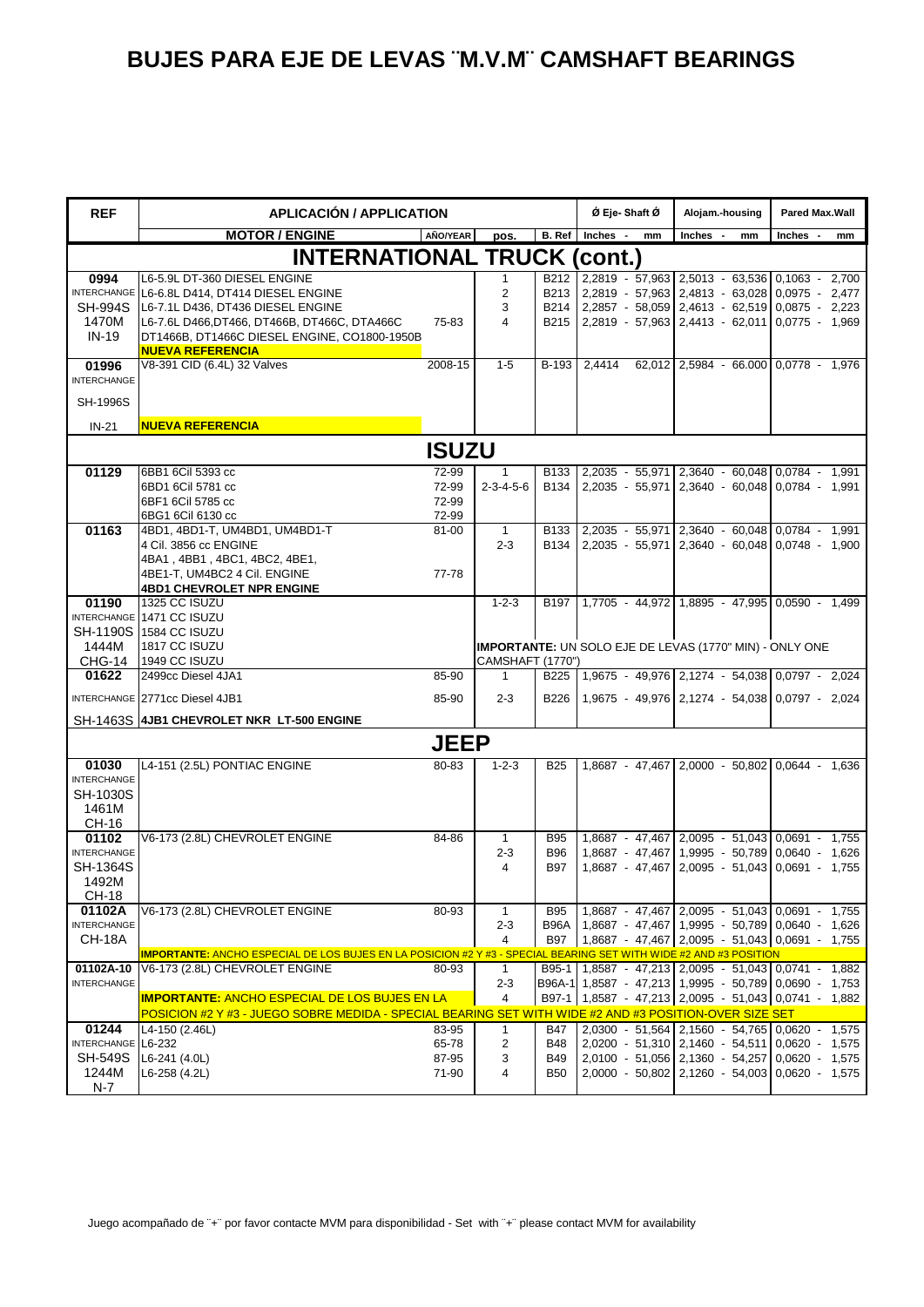| <b>REF</b>                                                      | <b>APLICACIÓN / APPLICATION</b>                                                                                                                                                                                                                                                                                                                                  |                                 |                                      | Ø Eje-Shaft Ø   | Alojam.-housing                                                                                                                                                            | Pared Max.Wall                                                               |  |  |  |  |
|-----------------------------------------------------------------|------------------------------------------------------------------------------------------------------------------------------------------------------------------------------------------------------------------------------------------------------------------------------------------------------------------------------------------------------------------|---------------------------------|--------------------------------------|-----------------|----------------------------------------------------------------------------------------------------------------------------------------------------------------------------|------------------------------------------------------------------------------|--|--|--|--|
|                                                                 | <b>MOTOR / ENGINE</b><br>AÑO/YEAR                                                                                                                                                                                                                                                                                                                                | pos.                            | B. Ref                               | Inches -<br>mm  | Inches -<br>mm                                                                                                                                                             | Inches -<br>mm                                                               |  |  |  |  |
| <b>JEEP</b> (cont.)                                             |                                                                                                                                                                                                                                                                                                                                                                  |                                 |                                      |                 |                                                                                                                                                                            |                                                                              |  |  |  |  |
| 0671<br><b>SH-671S</b><br>1401M<br>$N-9$                        | V8-304 (5.0L)<br>71-81<br>INTERCHANGE V8-360 (5.9L)<br>71-91<br>$V8-401$<br>74-78                                                                                                                                                                                                                                                                                | 2<br>3<br>4<br>5                | B163<br>B164<br>B165<br>B166<br>B167 | 2,1200 - 53,850 | 2,2460 - 57,051<br>2,0900 - 53,088 2,2160 - 56,289<br>2,0600 - 52,326 2,1860 - 55,527<br>2,0300 - 51,564 2,1560 - 54,765 0,0620 - 1,575<br>2,0000 - 50,802 2,1260 - 54,003 | $0,0620 - 1,575$<br>$0,0620 - 1,575$<br>$0,0620 - 1,575$<br>$0,0620 - 1,575$ |  |  |  |  |
| 0680<br><b>INTERCHANGE</b><br>SH-1361S<br>1422M<br>$B-9$        | 68-71<br>V8-350 BUICK ENGINE                                                                                                                                                                                                                                                                                                                                     | $\mathbf{1}$<br>$2 - 3 - 4 - 5$ | <b>B77</b><br><b>B78</b>             |                 | 1,7855 - 45,353 1,9165 - 48,681<br>1,7855 - 45,353 1,9165 - 48,681                                                                                                         | $0,0642 -$<br>1,631<br>$0.0642 - 1.631$                                      |  |  |  |  |
| 069-1<br>INTERCHANGE L4-134L<br><b>SH-69S</b><br>1091M<br>$J-1$ | 51-73<br>L4-134F<br>39-64                                                                                                                                                                                                                                                                                                                                        | $\mathbf{1}$                    | <b>B32</b>                           |                 | 2,1855 - 55,514 2,3170 - 58,854 0,0646 -                                                                                                                                   | 1,641                                                                        |  |  |  |  |
|                                                                 | <b>JOHN DEERE</b>                                                                                                                                                                                                                                                                                                                                                |                                 |                                      |                 |                                                                                                                                                                            |                                                                              |  |  |  |  |
| 0785                                                            | 4000, 4010, 4020 SERIES ENGINE Gas-Diesel                                                                                                                                                                                                                                                                                                                        | $1 - 2 - 3 - 4$                 | B123                                 | 2,3750 - 60,327 | 2,5000<br>63,503                                                                                                                                                           | 0,0613<br>1,557                                                              |  |  |  |  |
| <b>SH-785S</b><br>1260M<br>$JD-4$                               | INTERCHANGE 4040,4220, 4320, 4430, 4520, 4620<br>4630 Diesel Engines<br>4230 Gas-Diesel Engines<br>5010, 5020 SERIES Diesel Engines<br>6030 SERIES Diesel Engines<br>6341 SERIES Gas Engines<br>6362 Gas Engines<br>6404A, D, T, 6531 A, D, 6619A, TA<br><b>Diesel Engines</b><br>7020 Diesel Engines<br>7250 SERIES Diesel engines<br>8630, 8640 Diesel Engines |                                 |                                      |                 |                                                                                                                                                                            |                                                                              |  |  |  |  |
| 0786                                                            | 3010, 3020 SERIES ENGINE                                                                                                                                                                                                                                                                                                                                         | $1 - 2 - 3$                     | B123                                 | 2,3750 - 60,327 | 2,5000                                                                                                                                                                     | 63,503 0,0613<br>1,557                                                       |  |  |  |  |
| <b>INTERCHANGE</b> Gas-Diesel                                   |                                                                                                                                                                                                                                                                                                                                                                  |                                 |                                      |                 |                                                                                                                                                                            |                                                                              |  |  |  |  |
| 1259M                                                           | 4270D Diesel Engine                                                                                                                                                                                                                                                                                                                                              |                                 |                                      |                 |                                                                                                                                                                            |                                                                              |  |  |  |  |
|                                                                 |                                                                                                                                                                                                                                                                                                                                                                  | <b>KIA</b>                      |                                      |                 |                                                                                                                                                                            |                                                                              |  |  |  |  |
| 01010                                                           | L4 (2,5L) 16 Valvulas Diesel                                                                                                                                                                                                                                                                                                                                     | $1(2$ Pcs)                      | <b>B398</b>                          | 1,9288          | 48,993 2,0485                                                                                                                                                              | 52,034 0,0585<br>1,486                                                       |  |  |  |  |
| INTERCHANGE SORENTO                                             |                                                                                                                                                                                                                                                                                                                                                                  | 2 (2 Pcs)                       | <b>B399</b>                          | 1,8891          | 47,985 2,0080                                                                                                                                                              | 51,005 0,0580<br>1,473                                                       |  |  |  |  |
|                                                                 | <b>IMPORTANTE: JUEGO BUJES EJE BALANCEADOR - BALANCE SHAFT BEARINGS</b>                                                                                                                                                                                                                                                                                          |                                 |                                      |                 |                                                                                                                                                                            |                                                                              |  |  |  |  |
|                                                                 | $LINCOLN = FORD CO.$                                                                                                                                                                                                                                                                                                                                             |                                 |                                      |                 |                                                                                                                                                                            |                                                                              |  |  |  |  |
|                                                                 | <b>LUV- SEE GENERAL MOTORS</b>                                                                                                                                                                                                                                                                                                                                   |                                 |                                      |                 |                                                                                                                                                                            |                                                                              |  |  |  |  |
|                                                                 | <b>LANDROVER</b>                                                                                                                                                                                                                                                                                                                                                 |                                 |                                      |                 |                                                                                                                                                                            |                                                                              |  |  |  |  |
| 0488                                                            | 2.0 LTS<br>61-72<br>2.01 LTS<br>61-72<br>2.25 LTS<br>61-72                                                                                                                                                                                                                                                                                                       | 1<br>$2 - 3 - 4$                | <b>B30</b><br><b>B31</b>             |                 | 1,8415 - 46,776 1,9685 - 50,002 0,0630 - 1,600<br>1,8415 - 46,776 1,9685 - 50,002 0,0630 - 1,600                                                                           |                                                                              |  |  |  |  |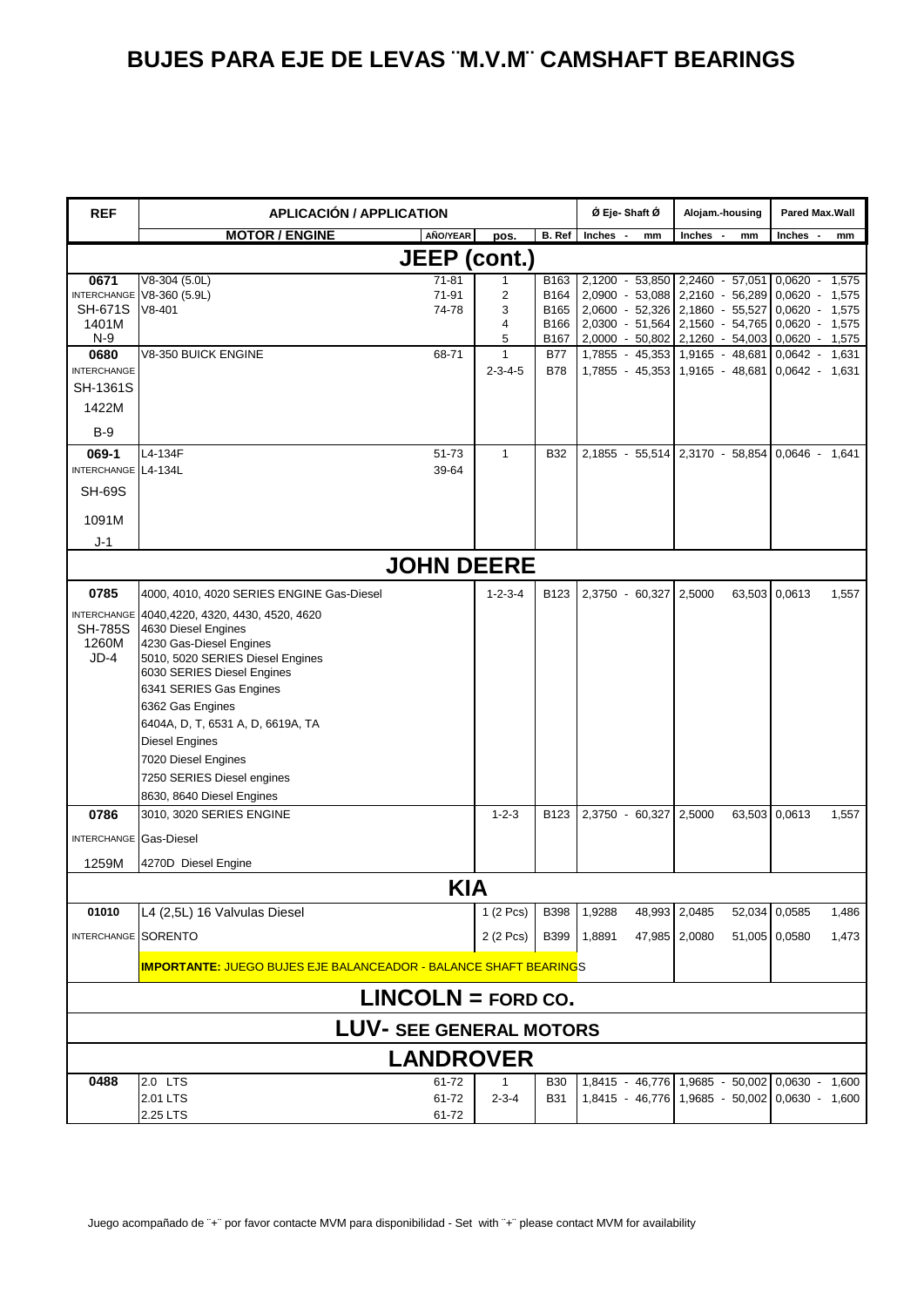| <b>REF</b>         | <b>APLICACIÓN / APPLICATION</b>                                                                                            |              |                         | Ø Eje-Shaft Ø | Alojam.-housing                                                                                                                  | Pared Max.Wall                                   |                  |
|--------------------|----------------------------------------------------------------------------------------------------------------------------|--------------|-------------------------|---------------|----------------------------------------------------------------------------------------------------------------------------------|--------------------------------------------------|------------------|
|                    | <b>MOTOR / ENGINE</b>                                                                                                      | AÑO/YEAR     | pos.                    | B. Ref        | <b>Inches</b><br>$\overline{\phantom{a}}$<br>mm                                                                                  | Inches -<br>mm                                   | Inches -<br>mm   |
|                    |                                                                                                                            | <b>MAZDA</b> |                         |               |                                                                                                                                  |                                                  |                  |
| 01429              | L4- 2.6L 2555cc SOHC Mits. G54B                                                                                            | 87-90        | $1 - 2$                 | B272          |                                                                                                                                  | 1.6929 - 43.001 1.8126 - 46.042 0.0587 - 1.491   |                  |
|                    | <b>INTERCHANGE Mazda B2600 Truck</b>                                                                                       |              | 3                       | <b>B273</b>   |                                                                                                                                  | $0,9053 - 22,996$ 1,0240 - 26,011 0,0589 - 1,496 |                  |
| SH-1429S           |                                                                                                                            |              |                         |               |                                                                                                                                  |                                                  |                  |
| 1805M              |                                                                                                                            |              |                         |               |                                                                                                                                  |                                                  |                  |
| MIG-2              | <b>IMPORTANTE: JUEGO BUJES EJE BALANCEADOR - BALANCE SHAFT BEARINGS</b>                                                    |              |                         |               |                                                                                                                                  |                                                  |                  |
| 01793-15           | L4- 2.6L 2606cc SOHC 12 valve G6, G60                                                                                      | 89-95        | 1 (2 Pcs)<br>$2(2$ Pcs) |               | B274 1,6368 - 41,576 1,8114 - 46,011 0,0856 - 2,174                                                                              | 1,5582 - 39,580 1,7326 - 44,010 0,0855 - 2,172   |                  |
| MZG-3.015          | INTERCHANGE Mazda MPV. Truck: B2600, B2600i, MPV Van                                                                       |              | $3(2$ Pcs)              | <b>B275</b>   | B276 0,8099 - 20,572 0,9453 - 24,012 0,0660 - 1,676                                                                              |                                                  |                  |
|                    | <b>IMPORTANTE: JUEGO BUJES EJE BALANCEADOR, JUEGO SOBRE MEDIDA - BALANCE SHAFT BEARINGS, OVER SIZE</b>                     |              |                         |               |                                                                                                                                  |                                                  |                  |
| 01793              | L4- 2.6L 2606cc SOHC 12 valve G6, G60                                                                                      | 89-95        | $1(2$ Pcs)              |               | B274S 1,6535 - 42,001 1,8114 - 46,011 0,0781 - 1,984                                                                             |                                                  |                  |
|                    | INTERCHANGE Mazda MPV. Truck: B2600, B2600i, MPV Van                                                                       |              |                         |               | 2 (2 Pcs) B275S 1,5748 - 40,001 1,7326 - 44,010 0,0780 - 1,981                                                                   |                                                  |                  |
| MZG-3              |                                                                                                                            |              |                         |               | 3 (2 Pcs) B276S 0,8267 - 20,999 0,9453 - 24,012 0,0585 - 1,486                                                                   |                                                  |                  |
|                    | <b>IMPORTANTE: JUEGO BUJES EJE BALANCEADOR - BALANCE SHAFT BEARINGS</b>                                                    |              |                         |               |                                                                                                                                  |                                                  |                  |
| 08303              | WL 2500cc in line 4 SOHC 3V Diesel                                                                                         | 96-99        |                         |               | 1 (2 Pcs) B274S 1,6535 - 42,001 1,8114 - 46,011                                                                                  |                                                  | 0,0781 - 1,984   |
| <b>BS8303</b>      | INTERCHANGE Mazda BT50 Diesel                                                                                              |              |                         |               | 2 (2 Pcs) B275S 1,5748 - 40,001 1,7326 - 44,010 0,0780 - 1,981<br>3 (2 Pcs) B289S 1,4410 - 36,603 1,6539 - 42,011 0,0785 - 1,994 |                                                  |                  |
| <b>NUEVO</b>       | IMPORTANTE: JUEGO BUJES EJE BALANCEADOR - BALANCE SHAFT BEARINGS NUEVO JUEGO                                               |              |                         |               |                                                                                                                                  |                                                  |                  |
| 08303-15           | WL 2500cc in line 4 SOHC 3V Diesel                                                                                         | 96-99        | $1(2$ Pcs)              |               | B274 1,6368 - 41,576 1,8114 - 46,011 0,0856 -                                                                                    |                                                  | 2,174            |
|                    | SOBREMEDIDA Mazda BT50 Diesel                                                                                              |              | 2 (2 Pcs)               | <b>B275</b>   |                                                                                                                                  | 1,5582 - 39,580 1,7326 - 44,010 0,0855 - 2,172   |                  |
|                    |                                                                                                                            |              | 3 (2 Pcs)               |               |                                                                                                                                  |                                                  |                  |
|                    |                                                                                                                            |              |                         | <b>B289</b>   |                                                                                                                                  | 1,4780 - 37,543 1,6539 - 42,011 0,0880 - 2,235   |                  |
|                    | NUEVO IMPORTANTE: JUEGO BUJES EJE BALANCEADOR, JUEGO SOBRE MEDIDA - BALANCE SHAFT BEARINGS, OVER SIZE                      |              |                         |               |                                                                                                                                  |                                                  |                  |
|                    |                                                                                                                            |              | <b>MITSUBISHI</b>       |               |                                                                                                                                  |                                                  |                  |
| 01429              | L4- 1.9L 1855cc SOHC Mits. G51B, 4G51 *                                                                                    | 73-78        | $1 - 2$                 | B272          |                                                                                                                                  | 1,6929 - 43,001 1,8126 - 46,042 0,0587 - 1,491   |                  |
|                    | INTERCHANGE L4- 2.0L 1855cc SOHC Mits. G52B. 4G52 *                                                                        | 73-88        | 3                       | <b>B273</b>   |                                                                                                                                  | $0,9053 - 22,996$ 1,0240 - 26,011                | $0.0589 - 1.496$ |
|                    | SH-1429S IL4-2.3L 2346cc SOHC Mits. 4D55 diesel,                                                                           | 80-88        |                         |               |                                                                                                                                  |                                                  |                  |
| 1805M              | 4D55T Turbo Diesel Truck: S, SP                                                                                            |              |                         |               |                                                                                                                                  |                                                  |                  |
| MIG-2              | L4- 2.4L 2384cc OHV Mits. 4G53 *                                                                                           | 75-81        |                         |               |                                                                                                                                  |                                                  |                  |
|                    | L4- 2.5L 2477cc OHV Mits. 4D56 Turbo Diesel                                                                                | 85-88        |                         |               |                                                                                                                                  |                                                  |                  |
|                    |                                                                                                                            |              |                         |               |                                                                                                                                  |                                                  |                  |
|                    | L4-155.8ci (2.6L) 2555cc SOHC Carb. & F.I.,                                                                                | 78-92        |                         |               |                                                                                                                                  |                                                  |                  |
|                    | Mits. G54B, 4G54, G54T turbo. Starion, truck:                                                                              |              |                         |               |                                                                                                                                  |                                                  |                  |
|                    | Montero, S, SP, SPX, * Mitsubishi passenger cars                                                                           |              |                         |               |                                                                                                                                  |                                                  |                  |
|                    | <b>IMPORTANTE: JUEGO BUJES EJE BALANCEADOR - BALANCE SHAFT BEARINGS</b>                                                    |              |                         |               |                                                                                                                                  |                                                  |                  |
|                    | 01469-15 L4-2.0L 1997cc SOHC 8 valve G63B, 4G63                                                                            | 80-94        | $\mathbf{1}$            | <b>B277</b>   |                                                                                                                                  | 1,6525 - 41,975 1,7721 - 45,013 0,0665 - 1,689   |                  |
|                    | INTERCHANGE Cordia, Galant, Space wagon, Tredia. Truck: Mighty Max, Monterd                                                |              | $2 - 3$                 | <b>B278</b>   |                                                                                                                                  | 1,6129 - 40,969 1,7328 - 44,015 0,0667 - 1,694   |                  |
|                    | SH-1469S L4-2.0L 1997cc SOHC 16 valve G63B, 4G63,                                                                          | 89-98        |                         |               |                                                                                                                                  |                                                  |                  |
|                    | 1810M .015 4G63BT, 4G63T (Turbo) Eclipse, Galant & VR4.                                                                    |              |                         |               |                                                                                                                                  |                                                  |                  |
|                    | MIG-3 .015 L4- 2.4L 2351cc SOHC 8 valves G64B, 4G64<br>Expo, Galant, Space Wagon. Truck: Van, Mighty Max, Montero S, Wagon | 85-99        |                         |               |                                                                                                                                  |                                                  |                  |
|                    | L4- 2.4L 2351cc DOHC & SOHC 16 valve                                                                                       | 93-99        |                         |               |                                                                                                                                  |                                                  |                  |
|                    | G64B, 4G64. Eclipse Spider, Expo & LRV, Galant & GS Mpntero Sport                                                          |              |                         |               |                                                                                                                                  |                                                  |                  |
|                    | IMPORTANTE: JUEGO BUJES EJE BALANCEADOR, Under size ID 0,015" - Diametro interior menor en 0,015"                          |              |                         |               |                                                                                                                                  |                                                  |                  |
| 01469              | L4- 2.0L 1997cc SOHC 8 valve G63B, 4G63                                                                                    | 80-94        | $\mathbf{1}$            |               | B277S 1,6516 - 41,952 1,7721 - 45,013 0,0590 - 1,499                                                                             |                                                  |                  |
| <b>INTERCHANGE</b> | Cordia, Galant, Space wagon, Tredia. Truck: Mighty Max, Monterd                                                            |              | $2 - 3$                 |               | B278S 1,6119 - 40,944 1,7328 - 44,015 0,0592 - 1,504                                                                             |                                                  |                  |
| SH-1469S           | L4- 2.0L 1997cc SOHC 16 valve G63B, 4G63,                                                                                  | 89-98        |                         |               |                                                                                                                                  |                                                  |                  |
| 1810M              | 4G63BT, 4G63T (Turbo) Eclipse, Galant & VR4.                                                                               |              |                         |               |                                                                                                                                  |                                                  |                  |
| MIG-3              | L4- 2.4L 2351cc SOHC 8 valves G64B, 4G64                                                                                   | 85-99        |                         |               |                                                                                                                                  |                                                  |                  |
| $+021118$          | 4G57                                                                                                                       | 73-77        | $1 - 2$                 |               | B127 1,6960 - 43,080 1,8120 - 46,027 0,0595 - 1,511                                                                              |                                                  |                  |
| 069-1              | <b>IMPORTANTE: JUEGO BUJES EJE BALANCEADOR - BALANCE SHAFT BEARINGS</b><br>L4-2199 CC JH4                                  | 56-90        | 1                       | <b>B32</b>    |                                                                                                                                  | 2,1855 - 55,514 2,3170 - 58,854 0,0646 - 1,641   |                  |
| <b>SH-69S</b>      |                                                                                                                            |              |                         |               |                                                                                                                                  |                                                  |                  |
| 1091M              |                                                                                                                            |              |                         |               |                                                                                                                                  |                                                  |                  |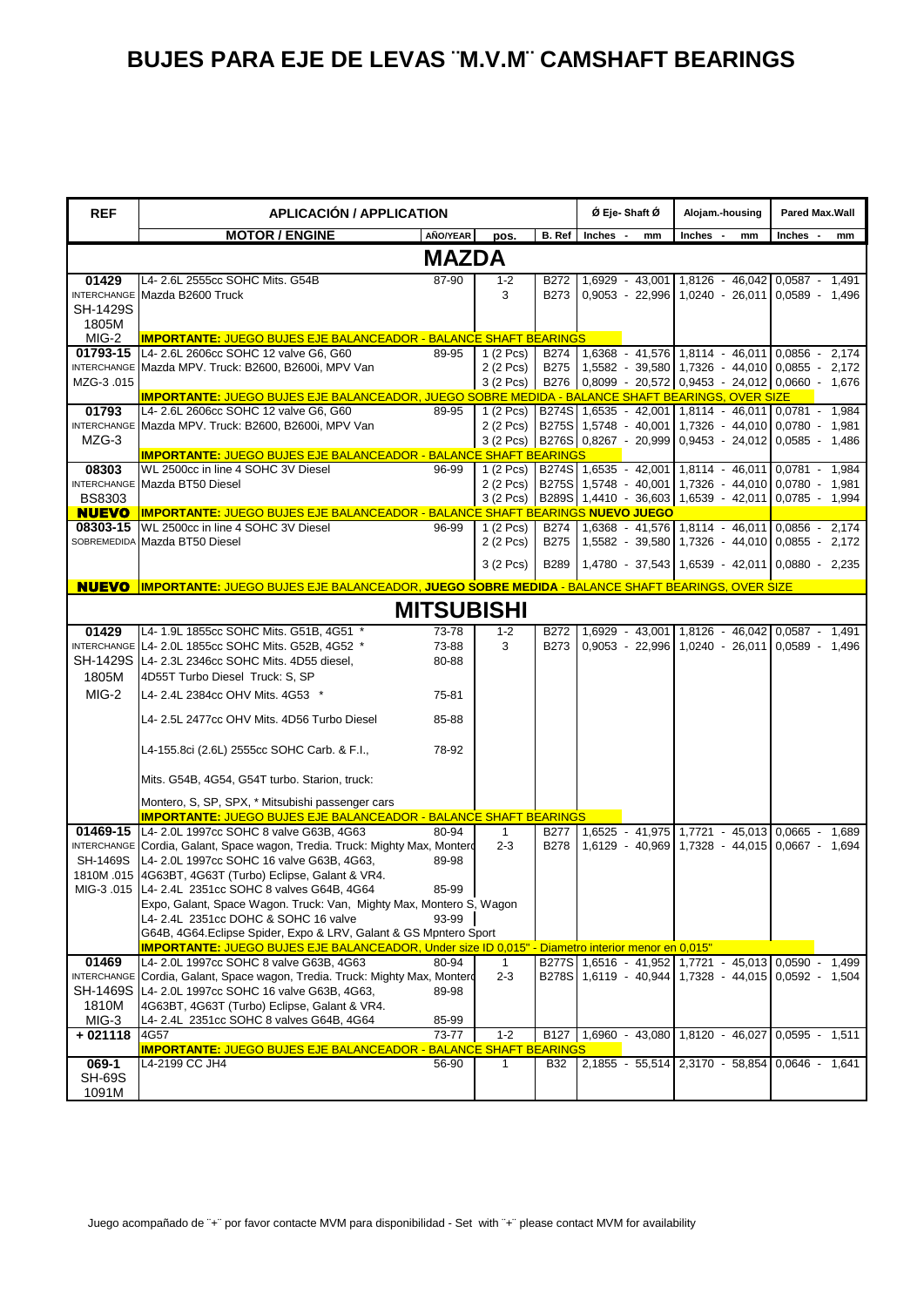| <b>REF</b>                                                                                          | <b>APLICACIÓN / APPLICATION</b>                                         |                |                |             | Ø Eje- Shaft Ø        | Alojam.-housing                                | Pared Max.Wall |       |  |
|-----------------------------------------------------------------------------------------------------|-------------------------------------------------------------------------|----------------|----------------|-------------|-----------------------|------------------------------------------------|----------------|-------|--|
|                                                                                                     | <b>MOTOR / ENGINE</b>                                                   | AÑO/YEAR       | pos.           |             | B. Ref Inches -<br>mm | Inches -<br>mm                                 | Inches -       | mm    |  |
| $MERCURY = FORD CO.$                                                                                |                                                                         |                |                |             |                       |                                                |                |       |  |
| <b>NAVISTAR = INTERNATIONAL TRUCK</b>                                                               |                                                                         |                |                |             |                       |                                                |                |       |  |
| <b>NISSAN/DATSUN</b>                                                                                |                                                                         |                |                |             |                       |                                                |                |       |  |
| 01002                                                                                               | L6-3956 CC P40 / PF                                                     | 79-90          | 1              | B51         |                       | $1,9345 - 49,138$ 2,0655 - 52,466 0,0643 -     |                | 1,633 |  |
|                                                                                                     | INTERCHANGE L6-3956 CC P/PF                                             | 60-78          | 2              | <b>B52</b>  |                       | 1,9265 - 48,935 2,0575 - 52,263 0,0643 -       |                | 1,633 |  |
| <b>SH-951S</b>                                                                                      | L6-680 P                                                                | 60-80          | 3              | <b>B53</b>  |                       | 1,9150 - 48,643 2,0455 - 51,958 0,0643 -       |                | 1,633 |  |
| 1760M                                                                                               | L6-681 P                                                                | 60             | 4              | <b>B54</b>  |                       | $1,9025 - 48,325$ 2,0335 - 51,653 0,0643 -     |                | 1,633 |  |
|                                                                                                     | L6-E 690 P                                                              | 60-80          |                |             |                       |                                                |                |       |  |
|                                                                                                     | L6-780 P<br>L6-4W 73P,4WD6/V660,4WD J-661H,4WD-60                       | 60<br>60-80    |                |             |                       |                                                |                |       |  |
| 01212                                                                                               | L4- E15 1488cc, E16 1597cc                                              | 82-99          | $\mathbf{1}$   | <b>B279</b> |                       | 1,2589 - 31,977 1,3790 - 35,028 0,0588 - 1,494 |                |       |  |
| <b>INTERCHANGE</b>                                                                                  |                                                                         |                | 2              | <b>B280</b> |                       | 1,1239 - 28,548 1,2440 - 31,599 0,0588 -       |                | 1,494 |  |
| SH-1212S                                                                                            |                                                                         |                |                |             |                       |                                                |                |       |  |
| 1776M                                                                                               | <b>IMPORTANTE: JUEGO BUJES EJE BALANCEADOR - BALANCE SHAFT BEARINGS</b> |                |                |             |                       |                                                |                |       |  |
| 01734                                                                                               | L4-1189 CC E1                                                           | 61-65          | 1              | B222        |                       | 1,7888 - 45,437 1,9155 - 48,656 0,0635 -       |                | 1,613 |  |
|                                                                                                     | INTERCHANGE L4-1299 CC J, J13                                           | 60-75          | $\overline{c}$ | B223        |                       | 1,6230 - 41,226 1,7495 - 44,439 0,0635 -       |                | 1,613 |  |
| <b>SH-764S</b>                                                                                      | L4-1483 CC J15                                                          | 71-96          | 3              | <b>B224</b> |                       | 1,7285 - 43,906 1,8555 - 47,132 0,0635 - 1,613 |                |       |  |
| 1734M                                                                                               | L4-1567 CC J16                                                          | 72-96          |                |             |                       |                                                |                |       |  |
| DA-2                                                                                                |                                                                         |                |                |             |                       |                                                |                |       |  |
| 08275                                                                                               | L4- 3,0 L Motor D22, ZD30 DDT, ZD30 DDTI.                               |                | 1              | B343        |                       | 2,0032 - 50,883 2,1260 - 54,003 0,0595 - 1,511 |                |       |  |
|                                                                                                     | INTERCHANGE Nissan Frontier, Navara, Urvan                              |                | 2              | <b>B344</b> |                       | $1,9953 - 50,683$ 2,1183 - 53,807 0,0595 -     |                | 1,511 |  |
| $NIG-1$                                                                                             | Patrol GU II Y61, GU III Y61, GU IV Y61, GU V                           |                | $\mathbf{1}$   | <b>B343</b> |                       | 2,0032 - 50,883 2,1260 - 54,003 0,0595 -       |                | 1,511 |  |
|                                                                                                     |                                                                         |                | $\overline{2}$ | <b>B344</b> | 1,9953                | $50,683$ 2,1183 - 53,807 0,0595 -              |                | 1,511 |  |
| <b>NUEVO</b>                                                                                        |                                                                         |                |                |             |                       |                                                |                |       |  |
| <b>IMPORTANTE: JUEGO BUJES EJE BALANCEADOR - BALANCE SHAFT BEARINGS</b>                             |                                                                         |                |                |             |                       |                                                |                |       |  |
| <b>OLDSMOBILE = GENERAL MOTORS</b>                                                                  |                                                                         |                |                |             |                       |                                                |                |       |  |
| <b>PLYMOUTH = CHRYSLER CORP.</b>                                                                    |                                                                         |                |                |             |                       |                                                |                |       |  |
|                                                                                                     | <b>PONTIAC = GENERAL MOTORS</b>                                         |                |                |             |                       |                                                |                |       |  |
|                                                                                                     |                                                                         | <b>RENAULT</b> |                |             |                       |                                                |                |       |  |
|                                                                                                     |                                                                         |                |                |             |                       |                                                |                |       |  |
| 0507                                                                                                | L4- RENAULT 6                                                           |                | $\mathbf{1}$   | <b>B38</b>  |                       | 1,3570 - 34,469 1,4970 - 38,025 0,0670 - 1,702 |                |       |  |
|                                                                                                     |                                                                         |                |                |             |                       |                                                |                |       |  |
| $ROVER = LANDROVER$                                                                                 |                                                                         |                |                |             |                       |                                                |                |       |  |
|                                                                                                     |                                                                         |                |                |             |                       |                                                |                |       |  |
| <b>SIMCA</b><br>L4-1.300 CC<br>0506<br>1,6315 - 41,442 1,7525 - 44,515 0,0590 - 1,499<br><b>B21</b> |                                                                         |                |                |             |                       |                                                |                |       |  |
|                                                                                                     |                                                                         |                |                |             |                       |                                                |                |       |  |
|                                                                                                     |                                                                         |                | 2              | <b>B22</b>  |                       | 1,6125 - 40,959 1,7325 - 44,007 0,0590 - 1,499 |                |       |  |
|                                                                                                     |                                                                         |                | 3              | B23         |                       | 1,3965 - 35,472 1,5165 - 38,521 0,0590 - 1,499 |                |       |  |
| <b>STUDEBAKER = GENERAL MOTORS</b>                                                                  |                                                                         |                |                |             |                       |                                                |                |       |  |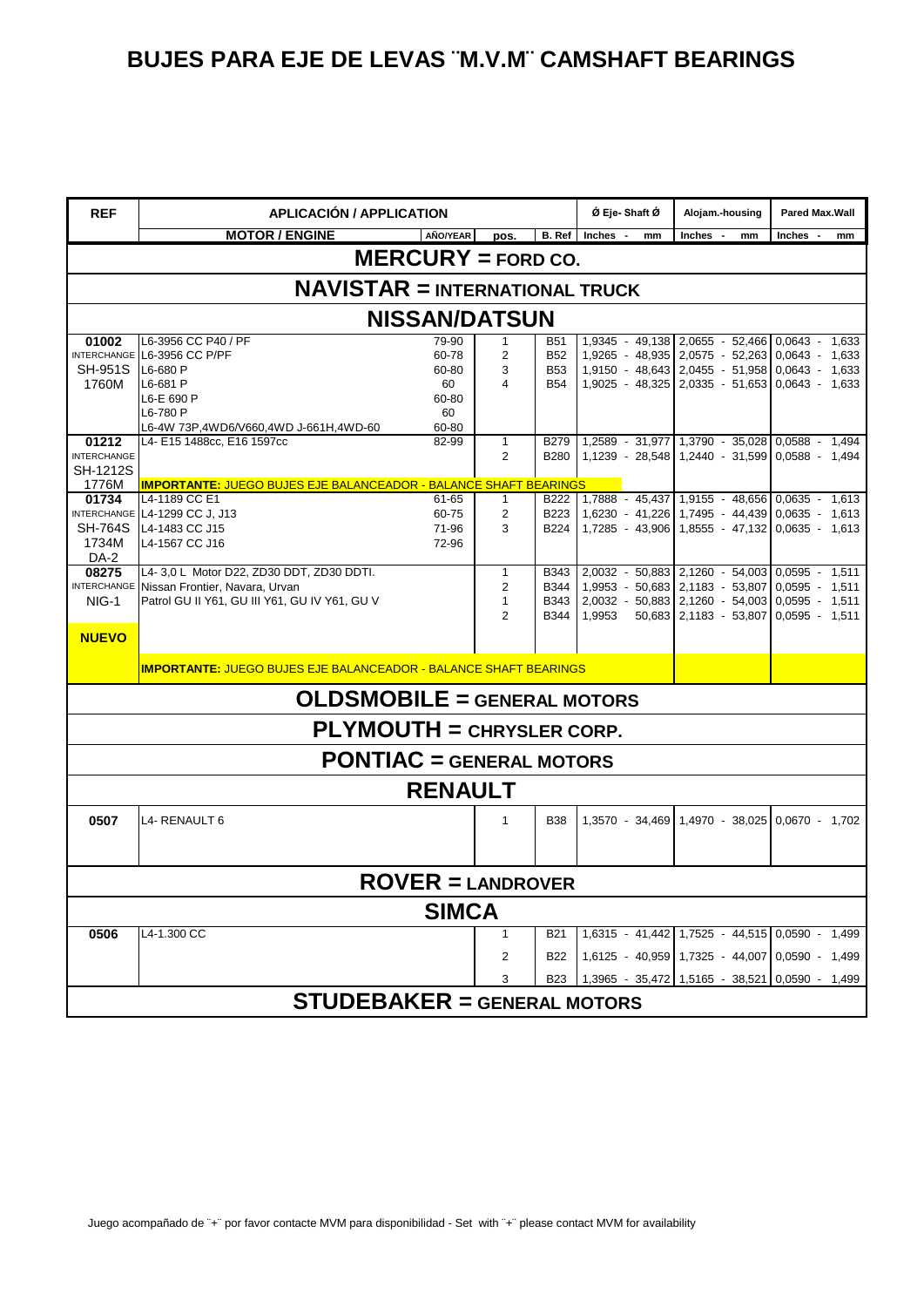| <b>REF</b>              | <b>APLICACIÓN / APPLICATION</b>                                                          |           |                         |                     | Ø Eje-Shaft Ø                   | Alojam.-housing                                    | Pared Max.Wall                       |  |
|-------------------------|------------------------------------------------------------------------------------------|-----------|-------------------------|---------------------|---------------------------------|----------------------------------------------------|--------------------------------------|--|
|                         | <b>MOTOR / ENGINE</b>                                                                    | AÑO/YEAR  | pos.                    | B. Ref              | Inches -<br>mm                  | Inches -<br>mm                                     | Inches -<br>mm                       |  |
| ΤΟΥΟΤΑ                  |                                                                                          |           |                         |                     |                                 |                                                    |                                      |  |
| 022                     | <b>BUJE BALANCEADOR TOYOTA 1KD</b>                                                       |           | $1 - 1$                 | B414                | 1,6515 - 41,950                 | 1,8110 - 46,001                                    | 0,0784 - 1,991                       |  |
|                         | 1 KD, 2.5 Litros Diesel                                                                  |           | $2 - 2$                 | B415                | 1,6122 - 40,951                 | 1,7717 - 45,003                                    | 0,0784 - 1,991                       |  |
|                         | Hilux, Hiace, Dyna                                                                       |           | $3 - 3$                 |                     | B416 1,2578 - 31,949            | 1,4173 - 36,001                                    | 0,0784 - 1,991                       |  |
| <b>NUEVO</b><br>$+0156$ | <b>IMPORTANTE: JUEGO BUJES EJE BALANCEADOR - BALANCE SHAFT BEARINGS</b><br>L4-1490 CC 2R | 64-71     | $\mathbf{1}$            | B119                | 1,8200 - 46,230                 | 1,9685 - 50,002                                    | $0.0685 -$<br>1,740                  |  |
| <b>SH-978S</b>          | L4-1587 CC 4R                                                                            | 65-68     | $\overline{c}$          | <b>B118</b>         | 1,8300 - 46,484                 | 1,9685 - 50,002                                    | $0.0735 -$<br>1,867                  |  |
| 1566M                   | L4-1587 CC 12R                                                                           | 71-90     | 3                       | B120                | 1,8100 - 45,976                 | 1,9685 - 50,002                                    | $0,0785 -$<br>1,994                  |  |
| TO-2                    | L4-1587 CC 12RJ                                                                          | 71-90     |                         |                     |                                 |                                                    |                                      |  |
| 01396                   | L4-1626 CC 1Y                                                                            | 83        | $\mathbf{1}$            | <b>B290</b>         | 1,8286 - 46,448                 | 1,9692 - 50,020                                    | $0.0689 -$<br>1,750                  |  |
|                         | INTERCHANGE L4-1812 CC 2Y                                                                | 83        | $\overline{2}$          | B291                | 1,8187 - 46,197                 | 1,9593 - 49,768                                    | $0.0689 -$<br>1,750                  |  |
| <b>SH-1396S</b>         | L4-1998 CC 3Y, 3YEC                                                                      | 83-85     | 3                       | B292                | 1,8189 - 46,202                 | 1,9298 - 49,019                                    | $0.0591 - 1.501$                     |  |
| 1771M                   | L4-2237 CC 4YEC                                                                          | 86-90     | 4                       | B293                |                                 | 1,8091 - 45,953 1,9397 - 49,270                    | $0.0689 - 1.750$                     |  |
| TO-12                   |                                                                                          |           | 5                       | B294                | 1,7992 - 45,701                 | 1,9495 - 49,519                                    | $0.0788 - 2.002$                     |  |
| 01485                   | L4-2977 CC B, 11B DIESEL                                                                 | 88-9/90   | $\mathbf{1}$            | B145                | 2,1048 - 53,464                 | 2,2643 - 57,515                                    | $0,0791 - 2,009$                     |  |
| <b>SH-1485S</b>         | INTERCHANGE L4-3431CC 3B, 13B, 13BT DIESEL                                               | 88-9/90   | $\overline{2}$          | B146<br><b>B147</b> |                                 | 2,0950 - 53,215 2,2544 - 57,264                    | $0.0791 - 2.009$                     |  |
| TO-15                   |                                                                                          |           | 3<br>$\overline{4}$     | B148                | 2,0753 - 52,715                 | 2,0851 - 52,964 2,2446 - 57,015<br>2,2446 - 57,015 | $0,0791 - 2,009$<br>$0.0841 - 2.136$ |  |
|                         |                                                                                          |           | 5                       | B149                | 2,0654 - 52,463                 | 2,2544 - 57,264                                    | 0,0939 - 2,385                       |  |
| $+01672$                | L4-1994 CC 5R                                                                            | 67-96     | $\mathbf{1}$            | B217                | 1,8297 - 46,476                 | 1,9691 - 50,017                                    | $0.0690 - 1.753$                     |  |
| <b>INTERCHANGE</b>      |                                                                                          |           | $\overline{2}$          | <b>B218</b>         | 1,8199 - 46,227                 | 1,9691 - 50,017                                    | $0.0735 - 1.867$                     |  |
| SH-1065S                |                                                                                          |           | 3                       | B219                |                                 | 1,8100 - 45,976 1,9691 - 50,017                    | $0.0790 - 2.007$                     |  |
| 1672M                   |                                                                                          |           | $\overline{\mathbf{4}}$ | B220                | 1,8002 - 45,727                 | 1,9691 - 50,017                                    | $0.0840 - 2.134$                     |  |
| TO-11                   |                                                                                          |           | 5                       | B221                | 1,7904 - 45,478                 | 1,9691 - 50,017                                    | $0.0885 - 2.248$                     |  |
| $+0720$                 | L4-933 CC 2K                                                                             | $70 - 77$ | $\overline{1}$          | B172                | 1,7015 - 43,220                 | 1,8891 - 47,985                                    | $0,0930 - 2,362$                     |  |
|                         | INTERCHANGE L4-1077 CC K,KC                                                              | 66-70     | 2                       | B173                | 1,6915 - 42,966                 | 1,8705 - 47,513                                    | $0.0890 - 2.261$                     |  |
| <b>SH-720S</b>          | L4-1166 CC 3K, 3KC, 3KH, 3KHJ, 3KJ, 3KU                                                  | 70-90     | 3                       | B174                |                                 | 1,6815 - 42,712 1,8505 - 47,005                    | $0,0840 -$<br>2,134                  |  |
| 1565M                   | L4-1166 CC 3KB, KD, 3KBR                                                                 | 70-76     | 4                       | B175                | 1,6715 - 42,458 1,8305 - 46,497 |                                                    | $0,0788 - 2,002$                     |  |
| $TO-3$                  | L4-1290 CC 4K,4KJ,4KU,4KUH,4KC,4KE                                                       | 77-90     |                         |                     |                                 |                                                    |                                      |  |
| $+0725$                 | L4-1407 CC T, TB, TBR, TD, TJ, TU                                                        | 70-79     | $\mathbf{1}$            | B176                | 1,8275 - 46,420                 | 1,9690 - 50,015                                    | $0.0690 -$<br>1,753                  |  |
|                         | INTERCHANGE L4-1588 CC 2T, 2TC, 2TB, 2TBR                                                | 70-96     | $\overline{2}$          | <b>B177</b>         | 1,8195 - 46,217                 | 1,9590 - 49,761                                    | $0.0690 -$<br>1,753                  |  |
| <b>SH-725S</b>          | L4-1588 CC 2TC, 2TG                                                                      | 70-82     | 3                       | <b>B178</b>         | 1,8095 - 45,963                 | 1,9290 - 48,999                                    | $0.0790 -$<br>2.007                  |  |
| 1708M                   | L4-1588 CC 2TG(DOHC)                                                                     | 71-90     | $\overline{4}$          | <b>B179</b>         | 1,7995 - 45,709                 | 1,9390 - 49,253                                    | $0,0690 - 1,753$                     |  |
| <b>TO-7</b>             | L4-1588 CC 2TGEU(DOHC)                                                                   | 71-82     | 5                       | <b>B180</b>         | 1,7895 - 45,455                 | 1,9490 - 49,507                                    | $0.0590 - 1.499$                     |  |
|                         | L4-1588 CC 2TGR, 2TJ, 2TU                                                                | 71-82     |                         |                     |                                 |                                                    |                                      |  |
|                         | L4-1770 CC 3T, 3TC, 13TJ, 13TU                                                           | 78-96     |                         |                     |                                 |                                                    |                                      |  |
| 0775                    | L4-2694 CC<br>3RZFE                                                                      | 94-04     | $\mathbf{1}$            | <b>B270</b>         |                                 | 1,4955 - 37,987 1,6541 - 42,016 0,0783 - 1,989     |                                      |  |
|                         | INTERCHANGE L4-2694 CC M 3RZFE                                                           | 94-04     | $\mathbf{1}$            | <b>B270</b>         |                                 | $1,4955 - 37,987$ 1,6541 - 42,016 0,0783 -         | 1,989                                |  |
| <b>TOG-10</b>           | L4-2694 CC U 3RZFE                                                                       | 94-04     | $\overline{2}$          | B271                | 1,4750 - 37,466                 | 1,6350 - 41,531                                    | $0.0790 -$<br>2,007                  |  |
|                         | 2,7L/2693cc DOHC, 3RZFE TOYOTA TRUCK T100 / MERU                                         |           | $\overline{2}$          | B271                | 1,4750 - 37,466                 | 1,6350 - 41,531                                    | $0.0790 - 2.007$                     |  |
|                         | Toyota MERU, venezuela                                                                   |           |                         |                     |                                 |                                                    |                                      |  |
| <b>NUEVO</b>            | <b>IMPORTANTE: JUEGO BUJES EJE BALANCEADOR - BALANCE SHAFT BEARINGS</b>                  |           |                         |                     |                                 |                                                    |                                      |  |
|                         |                                                                                          |           |                         |                     |                                 |                                                    |                                      |  |
| 07553                   | L6-3878 CC F                                                                             | 69-75     | $\mathbf{1}$            | <b>B55</b>          |                                 | 1,8883 - 47,965 2,0475 - 52,009 0,0784 - 1,991     |                                      |  |
|                         | INTERCHANGE L6-3955 CC 3F, 3FE                                                           | 88-92     | $\overline{2}$          | <b>B56</b>          |                                 | 1,8293 - 46,466 1,9885 - 50,510 0,0784 -           | 1,991                                |  |
| <b>SH-1060S</b>         | L6-4230 CC 2F                                                                            | 75-96     | 3                       | <b>B57</b>          | 1,7703 - 44,967                 | 1,9295 - 49,011                                    | $0.0784 -$<br>1,991                  |  |
| 1735M                   |                                                                                          |           | $\overline{\mathbf{4}}$ | <b>B58</b>          | 1,7113 - 43,469                 | 1,8705 - 47,513 0,0784 - 1,991                     |                                      |  |
| TO-10                   |                                                                                          |           |                         |                     |                                 |                                                    |                                      |  |